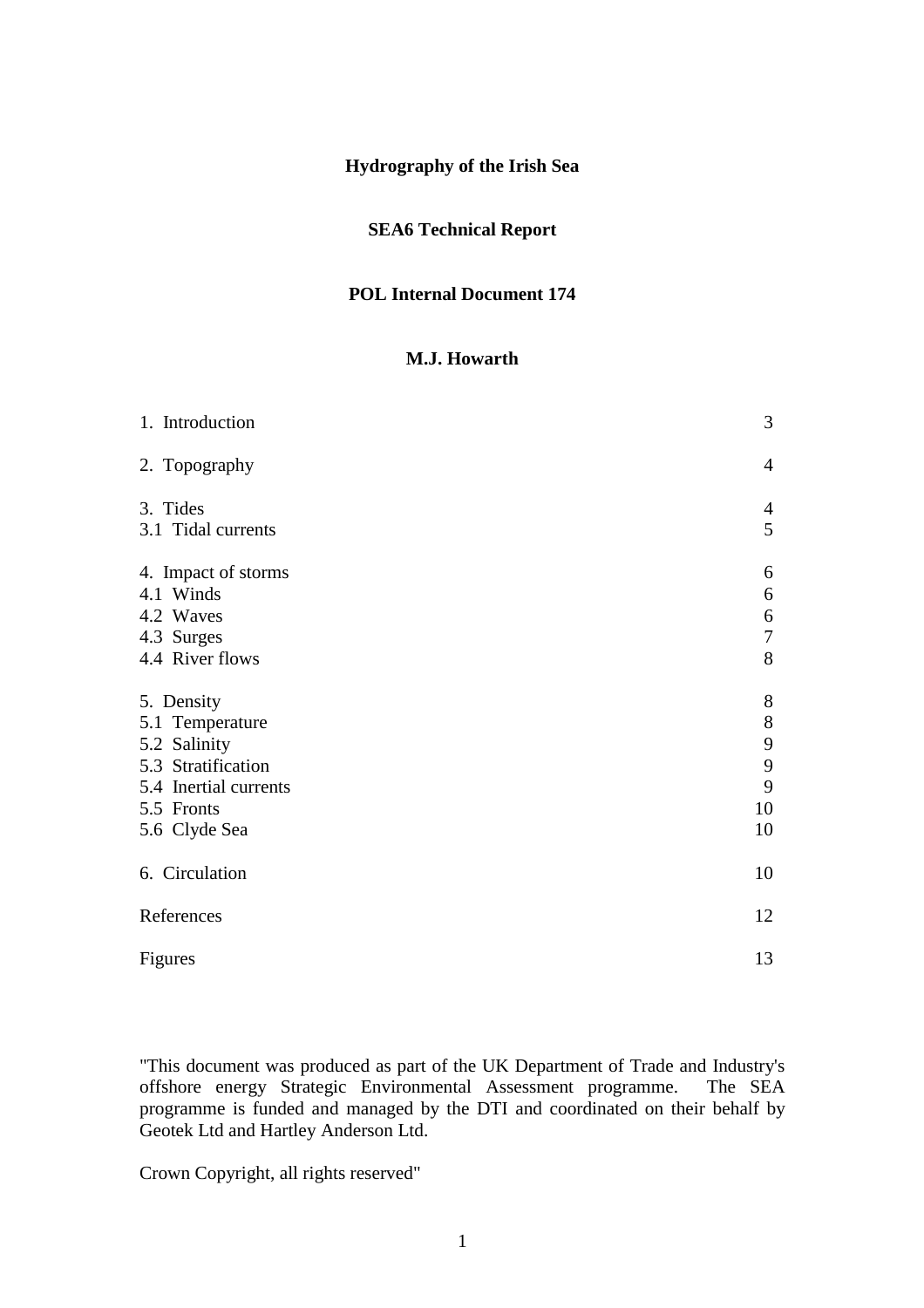#### **Figure captions**

- Figure 1. Map of the Irish Sea.
- Figure 2. Bathymetry with contours at 20, 40, 60, 80, 120 and 160 m.
- Figure 3. A)  $M_2$  tidal elevation amplitude in metres. B)  $M_2$  elevation phase in degrees.
- Figure 4. Maximum amplitude of the depth-averaged current for a mean spring tide  $(m s^{-1})$ .
- Figure 5. Phase difference between  $M_2$  currents and elevations (degrees).
- Figure 6.  $M_2$  tidal current ellipse eccentricity (ratio of minimum to maximum amplitude).
- Figure 7. Maximum bed stress in Pa from a numerical model run for the years 1995 to 1997 forced both by tides and winds, but with no wave contribution (JNCC, 2004).
- Figure 8. Variation with height above the bed of the  $M_2$  current amplitude (m s<sup>-1</sup>) at the Mersey Bar Light a) Maximum b) Minimum, positive anti-clockwise.
- Figure 9. Variation with height above the bed of the maximum  $M_2$  current amplitude  $(m s<sup>-1</sup>)$  in the North Channel, 54° 46 $N$  5° 24′ W in 142 m of water.
- Figure 10. The North Atlantic Oscillation index from 1864 to 2004 (data from http://www.cgd.ucar.edu/cas/jhurrell/indices.html).
- Figure 11. Measurements of significant wave height at the Mersey Bar Light for 21 months plotted against direction and mean period.
- Figure 12. Map of indicative values of 50-year return period significant wave height (m) (Carter and Challenor, 1989).
- Figure 13. 50-year return period storm surge elevations in centimetres (Flather et al., 1998).
- Figure 14. 50-year return period storm surge currents in  $(m s<sup>-1</sup>)$  (Flather, 1987).
- Figure 15. Discharge  $(m^3 s^{-1})$  by Mersey (red) and the sum of the Clwyd, Dee, Mersey and Ribble (blue) for 2002 and 2003.
- Figure 16. Map showing number of days in a year in which the water column is thermally stratified (JNCC, 2004).
- Figure 17. Map showing areas where the water column remains well-mixed throughout the year (blue, dark - high salinity; pale – low salinity) and areas where stratification occurs (green, - high salinity; pale – low salinity) (JNCC, 2004).
- Figure 18. Concentration (Bq kg<sup>-1</sup>) of Caesium-137 in filtered water from the Irish Sea, May 1978 (Hunt, 1980).
- Figure 19. Mean surface currents in the North Channel based on a year's of hf radar measurements (Knight and Howarth, 1999).
- Figure 20. Progressive vector diagram showing mean currents from a 2-year record by the Mersey Bar Light. The figures denote measurement height (m) above the bed. The water depth at the site varies between 17 and 27 m, depending on the tide. (In one year water moving at  $0.01 \text{ m s}^{-1}$  will travel 315 km.)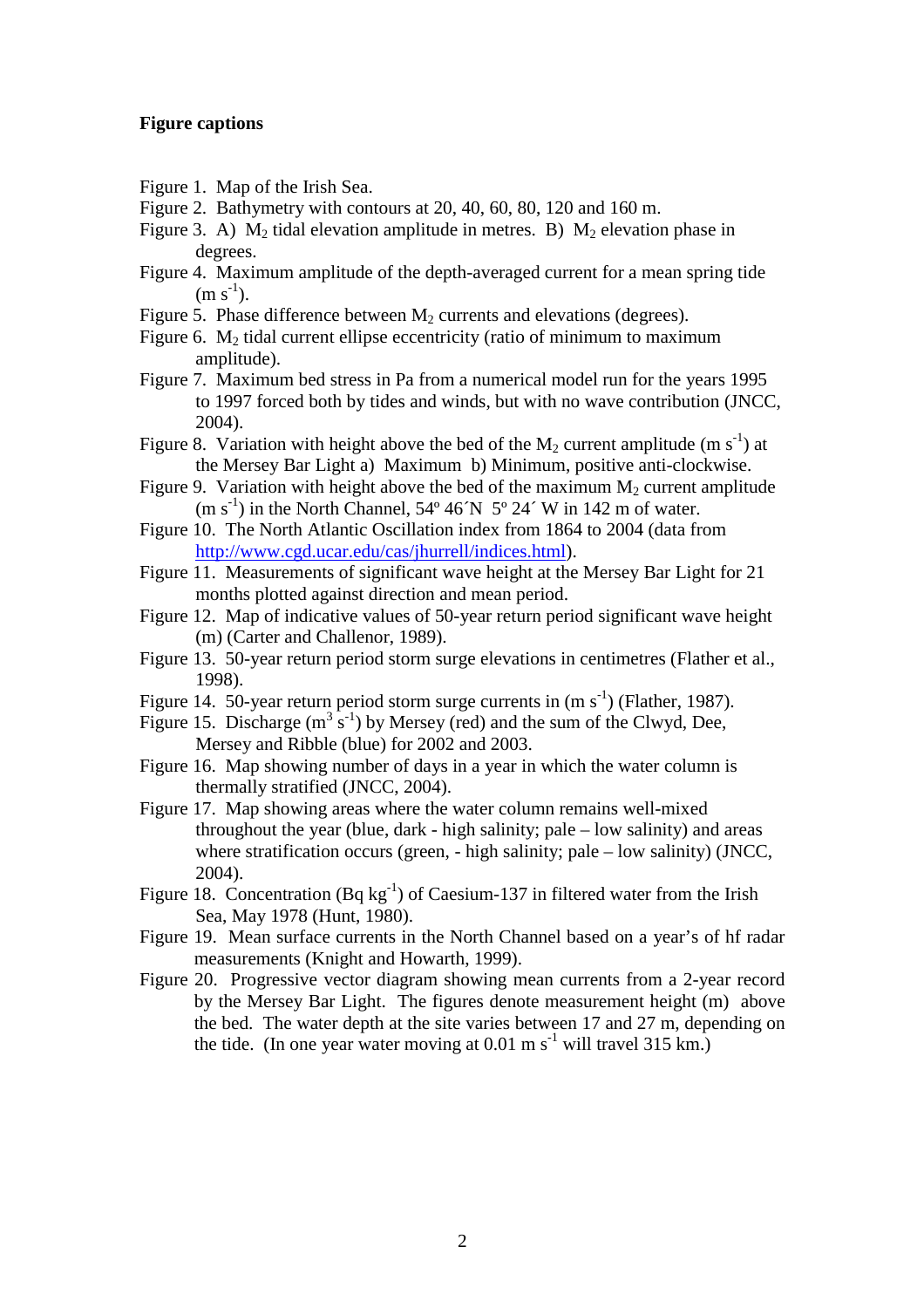### **1. Introduction**

The SEA6 area stretches from the Mull of Kintyre in the north to St. David's Head in the south, encompassing several geographic regions, Figure 1.

the Clyde Sea

the North Channel, between the Mull of Kintyre and the Mull of Galloway

the Irish Sea proper, between the Mull of Galloway and Holyhead / Dublin, including the eastern Irish Sea, to the east of the Isle of Man and Liverpool Bay.

the St. George's Channel, as far south as St. David's Head.

There are two large islands within the region – the Isle of Man and Anglesey, although the latter is only separated from north Wales by the narrow Menai Strait.

The whole of the region will be presented, although Irish waters are excluded from SEA6, since scientifically this is the only sensible approach. The region encompasses as wide and interesting a variety of continental shelf sea regimes as anywhere. The predominant dynamical process is the semi-diurnal tides, with areas of both high and low energy embraced. Superimposed on this is the full range of water column structure – areas that are well mixed throughout the year; areas that stratify thermally in summer; areas of freshwater influence from river discharges, leading both to nearshore density gradients and stratification; frontal regions between the well-mixed and stratified regions. Finally there are regions of restricted exchange, principally sea lochs where a sill inhibits mixing with the outside waters, such as the Clyde Sea, but also Belfast Lough. There have been several general reviews of the physical oceanography of the Irish Sea – Bowden (1980), Dickson & Boelens (1988), Sweeney (1989), Simpson (1998) in addition to various status reports - and for the Clyde Sea Edwards et al. (1986). This report covers the shape and depth, the tides, the impact of storms, stratification and its consequences and the mean circulation, all with a view to mean and extreme conditions.

The physical oceanography (hydrography) of the area determines the movement of the water and the amount of mixing, prescribing physical effects such as forces on structures and the movement and dispersion of contaminants, but also significantly influencing biogeochemical processes including sediment erosion / deposition and movement, particularly of suspended sediment, benthic exchanges and primary productivity (via stratification, nutrient exchanges and light levels).

The two sources for many of the figures in this report are a three-dimensional hydrodynamic numerical model of the continental shelf seas around the United Kingdom with a horizontal resolution of 1.8 km, and long term measurements from a site less than a mile west of the Mersey Bar Light, at 53º 32´ N 3º 21.8´ W. The water depth at the site is 18.5 m below chart datum, with a tidal range at equinoctial spring tides of about 10 m. The site is part of a project started in August 2002 and expected to last for  $5 - 10$  years. Measurements include current profiles, waves and surface and bed salinities and temperatures (for more details see http://cobs.pol.ac.uk). Since there are very few such long term measurements, because of the expense, effort and commitment required, the measurements are used to test the models and the models then used to estimate spatial (horizontal and vertical) variations.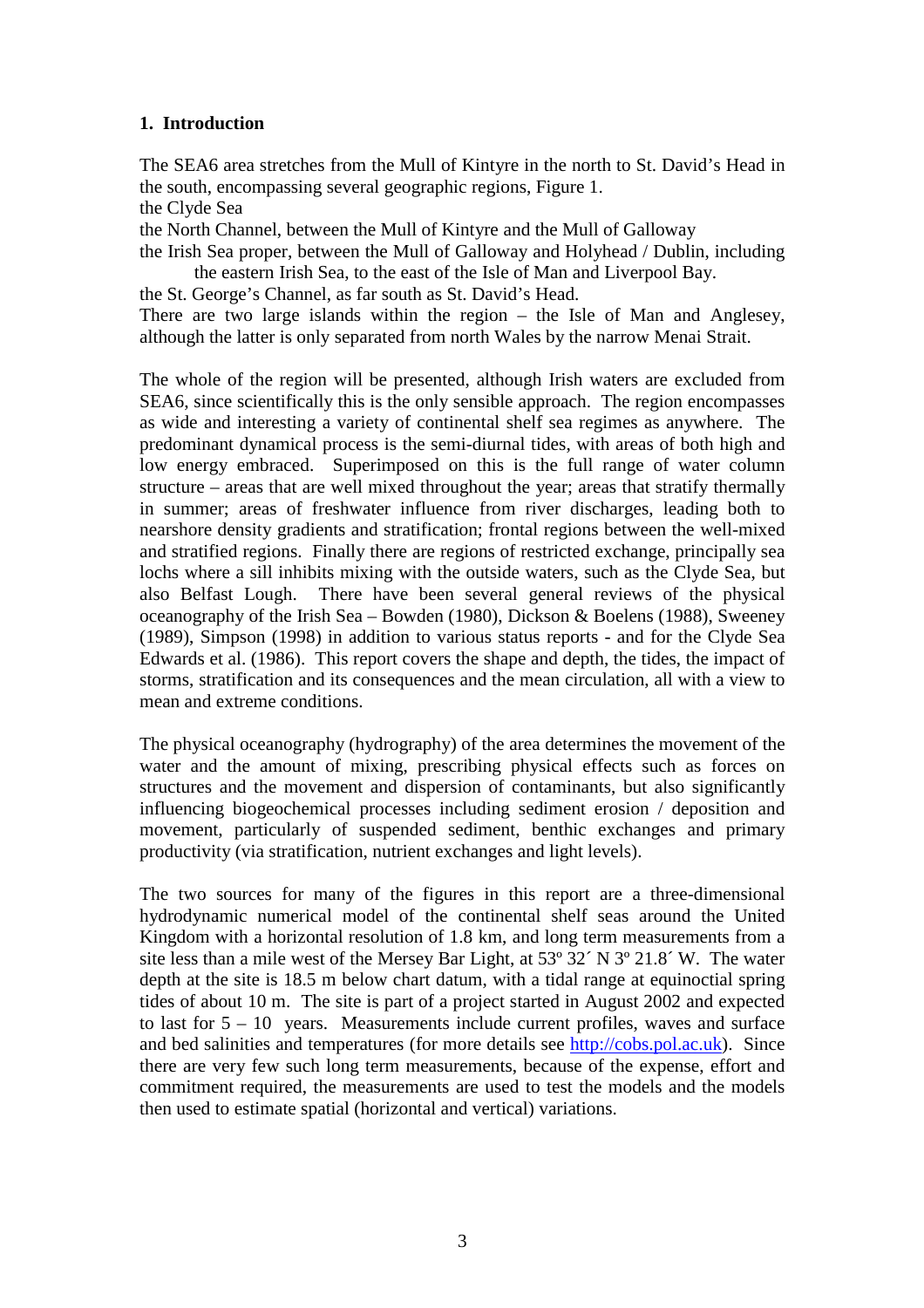#### **2. Topography**

The Irish Sea consists of a deeper channel in the west, with shallower embayments in the east, Figure 2. The channel is open-ended, forming part of a loop connected at both ends to the Atlantic Ocean, in the south via the Celtic Sea and the St. George's Channel and in the north, via the North Channel and the Malin Shelf Sea. Hence the Irish Sea receives Atlantic water and influences through both entrances. The channel is about 300 km long and  $30 - 50$  km wide, with a minimum depth of 80 m and a maximum exceeding 275 m in the Beaufort's Dyke in the North Channel. The two principal shallower embayments, each with depths less than 50 m are Cardigan Bay in the south and the eastern Irish Sea (to the east of the Isle of Man) in the north, and there is also the smaller Caernarfon Bay. The width of the Irish Sea varies between 75 and 200 km but decreases to 30 km in the North Channel. Its volume is  $2,430 \text{ km}^3$ , 80% of which lies to the west of the Isle of Man, and its surface area is  $47,000 \text{ km}^2$ . It receives fresh water run-off from a large area of land; the catchment area is about  $43,000 \text{ km}^2$ , with the majority of the run-off arriving in the eastern Irish Sea, down the Ribble, Mersey and Dee estuaries and into the Solway Firth and Morecambe Bay. The region is also affected by significant freshwater input from the south via the Bristol Channel. As well as the shallow estuaries like the Solway Firth, Morecambe Bay and the Dee estuary there are extensive sanbanks to the north and east of the Isle of Man, including the Bahama and King William Banks, and off the Irish Coast south of Dublin – the Kish, Codling, Arklow and Blackwater Banks. The Clyde Sea, extending north-east from the North Channel, is like a loch with a shallow (~45 m) sill at its mouth and maximum depth 170 m further inland.

## **3. Tides**

The semi-diurnal tides are the dominant physical process in the SEA6 region, propagating into the Irish Sea from the Atlantic Ocean through both the North Channel and the St. George's Channel. (The diurnal tides, also forced by the gravitational action of the Sun and the Moon, are very weak in this area.) An understanding of their dynamics and consequences are therefore prerequisites to understanding both physical and non-physical, including biological, processes. The tides have a basic period of 12.4 hours but also exhibit variations on fortnightly (spring / neaps, with spring tides occurring on average two days after Full and New Moon and nearly twice as large as neaps), monthly, 6 monthly (equinoctial spring tides) and yearly time scales. The full span of possibilities occurs within the region, from areas with very large tidal range (the range in Liverpool Bay exceeds 10 m on the largest spring tides and is the second largest in the British Isles) to regions of very small tidal range (amphidromic points, in the vicinity of Arklow in the St. George's Channel and between Islay and the Mull of Kintyre in the North Channel), Figure 3a, showing the amplitude (equals half the range) of the main tidal constituent. The progression of the tides through the North and St. George's Channels is illustrated in Figure 3b, showing the phase, or timing, of the tide. In addition, the time of high water varies little over a wide area to the east and west of the Isle of Man, where the two waves meet, forming a standing wave.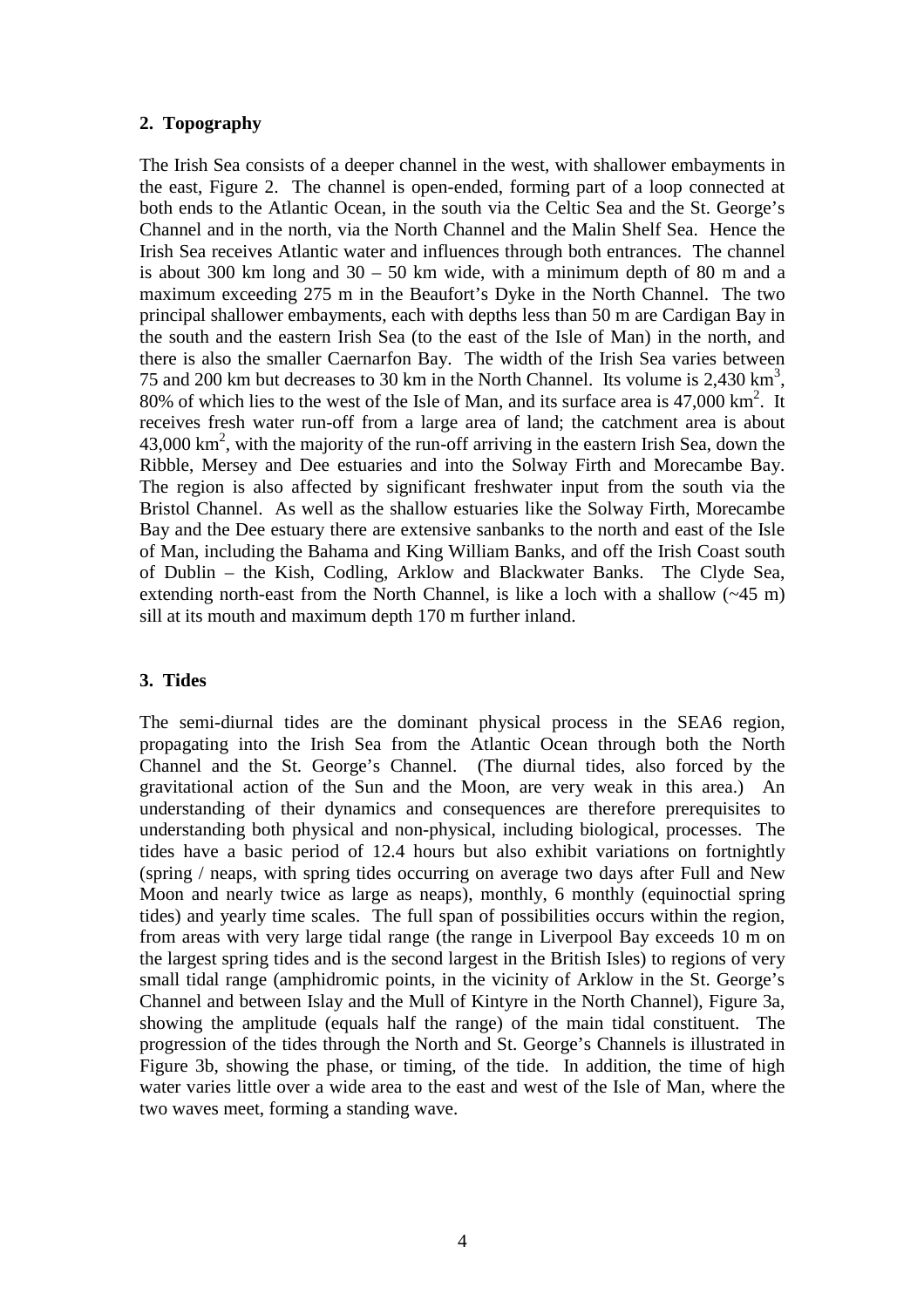#### **3.1 Tidal currents**

There is also a wide range of tidal current strength, Figure 4, which exhibits greater variation on shorter space scales compared with elevations. Depth-averaged values exceed 1 m  $s^{-1}$  at spring tides generally throughout the St. George's Channel, northwest of Anglesey, north of the Isle of Man and in the North Channel. Within these areas particularly high values can be found locally near headlands, for instance exceeding  $2 \text{ m s}^{-1}$  at spring tides northwest of Anglesey. Areas of very weak tidal currents, less than  $0.25 \text{ m s}^{-1}$  at spring tides, occur to the south-west of the Isle of Man, towards Dundrum and Dundalk Bays, and slightly less weak,  $0.5 \text{ m s}^{-1}$ , between the Isle of Man and the Cumbrian coast, both as a consequence of this being the region where the two tidal waves meet. Another consequence of this standing wave region is that in the Irish Sea proper slack water occurs approximately at high and low water (a phase difference between currents and elevations of  $\pm 90^\circ$ , Figure 5), whereas in the North Channel and the St George's Channels maximum currents occur at about high or low water. The Clyde Sea is a further area of very weak tidal currents. Tidal ellipses are approximately rectilinear in most localities but in a few tend towards circular, for instance where the tidal currents are weak to the east and west of the Isle of Man, in the entrance to the Clyde Sea and the southern end of Cardigan Bay, Figure 6. Where the ellipses are circular there is no slack water. Both the amount of mixing and the bed shear stress, which drives sediment resuspension and hence also influences scour are related to the currents and so show similar distribution, but with more pronounced variations, Figure 7. This figure is based on the response to both tidal and wind forcing but the distribution of bed shear stress is clearly dominated by the tides. It does not contain any wave effects, which may significantly increase bed shear stresses in shallow water.

Throughout most of the water column the tidal current speed changes little with depth; the largest changes occur in a high shear layer a few metres thick near the sea floor in which the velocity decreases to zero at the bed. Compared with mid-depth values, the amplitude at 1 m above the bed is about a half and the maximum current occurs a few minutes earlier, Figure 8a, 9. (Traditionally the depth-averaged value is taken to occur at 0.4 times the water depth, above the bed.) As the bed is approached the anticlockwise component of the tidal ellipse tends to become more important, changing the shape of the ellipse and in some case reversing its sense of rotation, for instance Figure 8b where the (nearly rectilinear) tidal ellipse rotates clockwise near the surface and anti-clockwise near the bed.

The daily tides are small by comparison, current amplitudes are less than  $0.1 \text{ m s}^{-1}$ everywhere, again with a minimum to the south-west of the Isle of Man. Higher frequency tides are generated in shallow water and where the water depth or topography changes abruptly. The largest component is the four-times-daily which has mean spring current amplitudes up to  $0.15 \text{ m s}^{-1}$  to the east of the Isle of Man, but locally these high frequency currents can be enhanced near headlands, islands and estuaries. The effects of the higher harmonics are apparent as distortions to the sinusoidal shape of the tidal wave, for instance in estuaries leading to shorter floods and longer ebbs. The consequences can be significant if the peak ebb and flood currents have different amplitudes, which can be caused by even harmonics (principally the sixth diurnals). In addition, the flood / ebb inequality occurs for the combination of the semi-diurnal component with its first harmonic (four-times daily)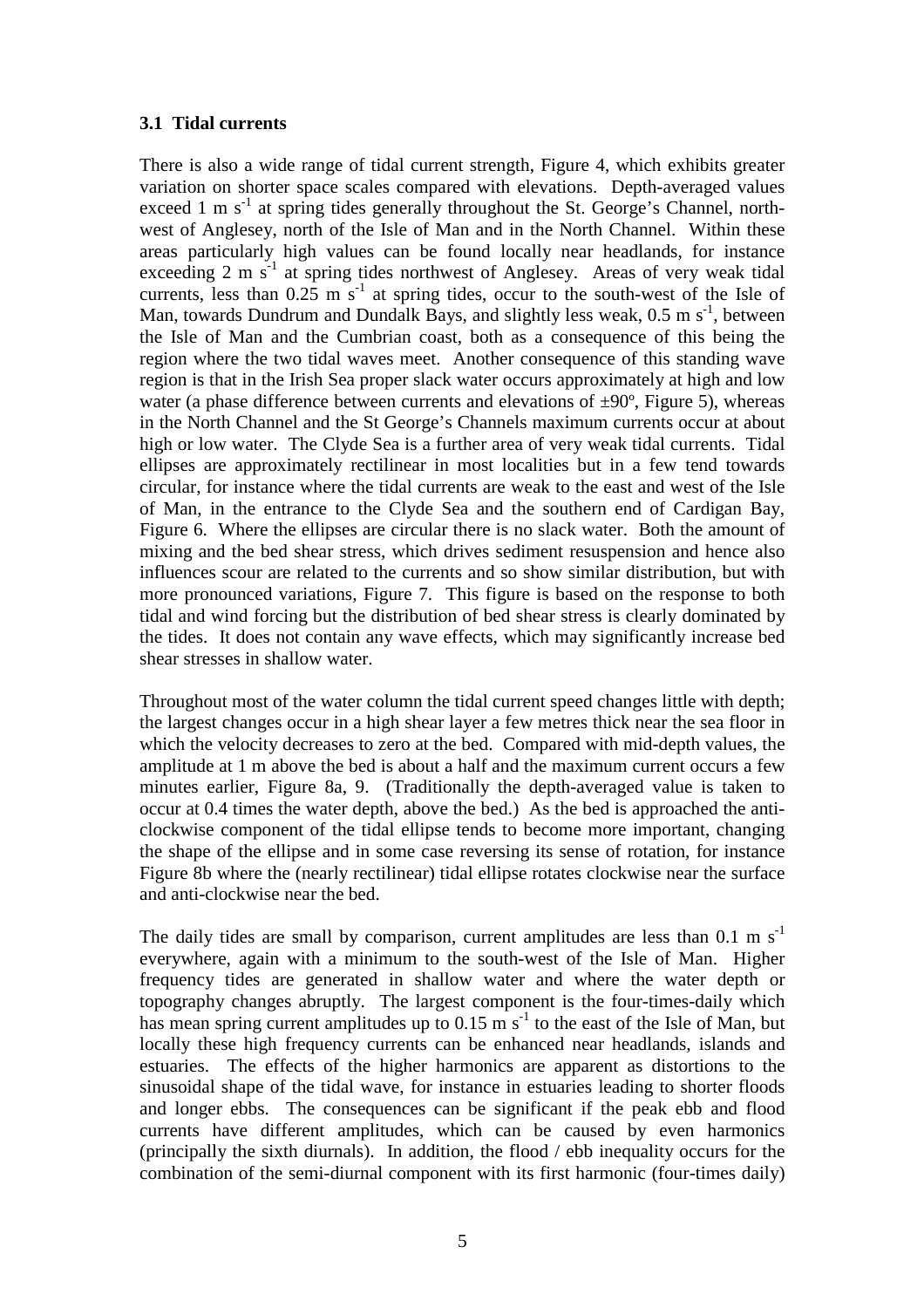for a set phase (timing) difference (if the phase of the four-times daily component of current minus twice the phase of the twice daily equals  $0^{\circ}$  or  $\pm 180^{\circ}$ ). (In elevations this is analogous to the double high water in the tides near Southampton.) Then not only will there be large differences between the peak ebb and flood bottom stresses but also a mean bottom stress, both significant for sediment transport. In the eastern Irish Sea this is directed eastward, in the southern St. George's Channel southward, in the northern St. George's Channel northward and in the North Channel northward (Pingree and Griffiths, 1979; and the sediment transport technical report).

### **4. Impact of storms**

### **4.1 Winds**

The maximum 50-year period return values of the hourly-mean wind speed at 10 m height are in the region of  $34 - 36$  m s<sup>-1</sup> (about 65 knots), with gusts up to 50 m s<sup>-1</sup> (93) knots). Most frequent winds are from between the west and north-west and also from the south-east but gales only occur from the west and north-west. Winds of Force 6 or stronger (greater than 11 m  $s^{-1}$ , 22 knots) can occur at any time of the year but are commonest between December and March and scarcest between April and August, with considerable year-to-year variability. The year-to-year variability of the strength of westerly winds has been characterised by the North Atlantic Oscillation (NAO) Index, based on the winter atmospheric pressure difference between Iceland and Lisbon or the Azores. A positive NAO (a large pressure difference) is accompanied by strengthened westerlies and a negative NAO (weak pressure difference) is accompanied by weaker winter westerlies; Figure 10 shows how the Index has varied since 1864.

## **4.2 Waves**

The magnitude of surface waves depends on the duration and fetch of the wind. Since the Irish Sea is sheltered with only two relatively narrow 'windows', along the axes of the St. George's and North Channels, the majority of waves are locally generated, of fairly short period and hence steep. Swell waves are only present near entrances, at the southern end of the St. George's Channel (although these can propagate as far as the Lleyn peninsular in North Wales) and the northern end of the North Channel. Hence, the wind direction leading to the largest waves will depend very much on the locality, for instance in Liverpool Bay winds from between west and north-west cause the largest waves, Figure 11, and waves from the north causing most damage on the North Wales coast. The maximum 50-year return value of the mean zero-up-crossing period varies between 10 s within the Irish Sea to about 15 s at its outer entrances. Similarly, the 50-year return value of significant wave height varies between 8 m within the Irish Sea to about 12 m at its outer entrances, Figure 12. There is a suggestion that the Irish coast to the west of the Isle of Man is least affected by large wave activity. The effect of waves on other processes will be significant during storms and especially on sediment movement, in the shallow areas of the eastern Irish Sea and Cardigan Bay. The impact on the coast of a given wave field depends critically on the local topography with channels enabling wave energy to approach the coast. There are no long-term records of wave heights in the Irish Sea but data from a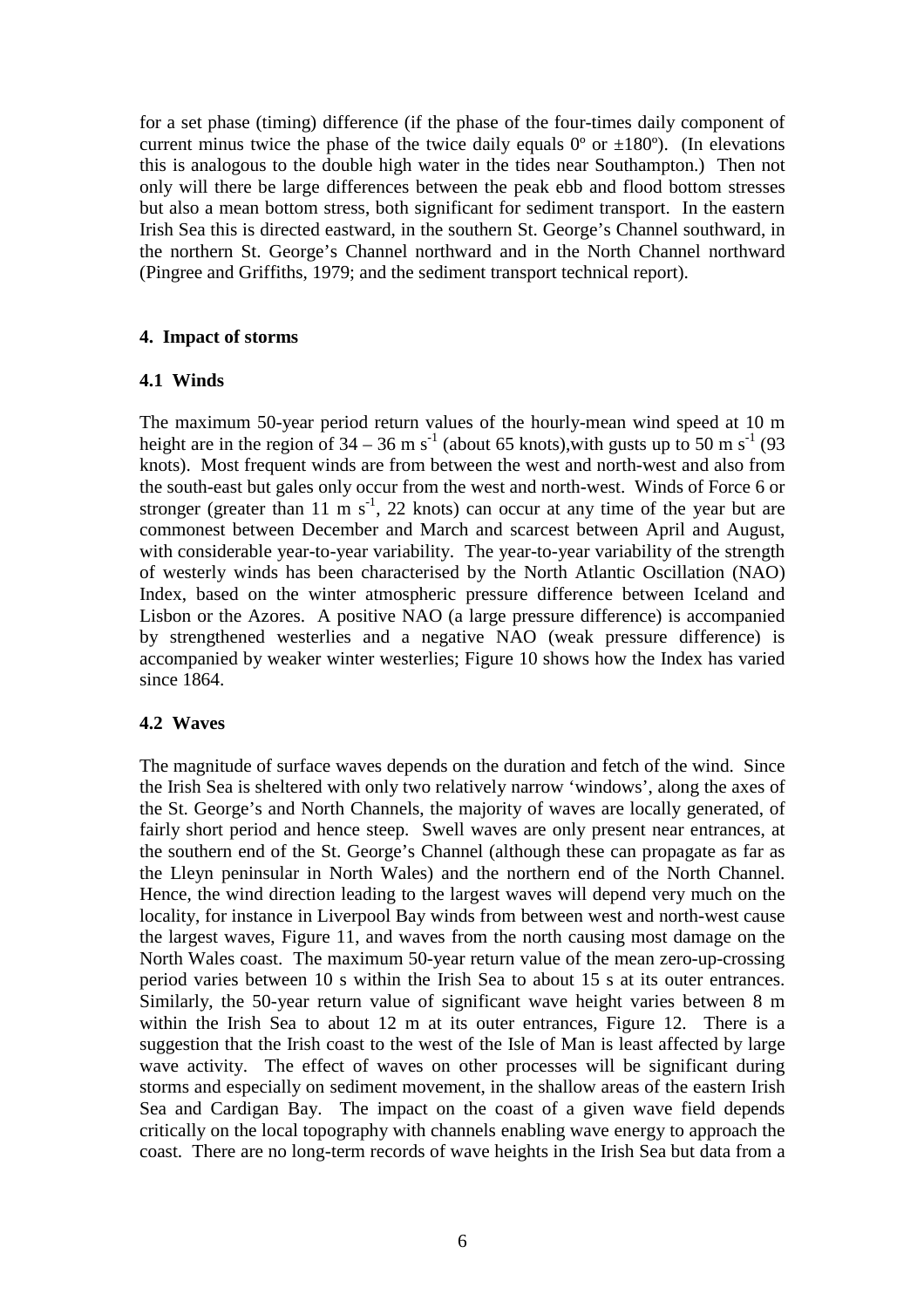variety of sources indicate that between the 1960s and through into the 1990s wave heights have increased in the north-east Atlantic.

#### **4.3 Surges**

Surges are generated by storms, both locally through the action of wind stress on the sea surface piling up water at the coast and, on the scale of the depression, through the action of atmospheric pressure - high pressure depresses the sea surface and low pressure raises it, by about 0.01 m for each millibar deviation from the mean (about 1012 mb). Once generated storm surges travel in the same manner as the tides. Hence, Irish Sea surges have an external component, propagated via the St. George's and North Channels, and a locally generated component, each of comparable significance. Surges and tides can interact leading to intermittent oscillations with a twice-daily frequency in the tidal residuals. In the Irish Sea this interaction appears to be associated with the surge's external component. The largest surges are generally associated with storms, secondary depressions, tracking eastward between Inverness and Shetlands. The largest surges occur in the eastern Irish Sea, with maximum 50 year return period surge levels, based on a 12 km grid numerical model simulation, estimated to be less than 2 m for the Lancashire and Cumbrian coasts, associated with westerly winds, Figure 13, whilst the maximum surge levels are between 1.25 m and 0.75 m on the Irish coast and across the St. George's Channel (Flather et al, 1998). (Note however that these levels may be exceeded at the coasts, for instance based on 17 years of observations the 50-year return period surge elevation at Heysham, Lancashire, is estimated to be  $3.16 \pm 0.55$  m.) The impact of a surge will depends critically on the state of the tide with the biggest risk of flooding occurring if the surge peak coincides with high water on a spring tide, and conversely the maximum risk of a ship grounding occurring if a negative surge coincides with low water at a spring tide.

Since the Irish Sea is semi-enclosed the associated surge currents are weak, arising both directly from the wind drag at the sea-surface and also related to the sea surface gradients. The former are limited to a surface layer of order 10 m thick, with a maximum speed at the surface of about 3% of the wind speed, decreasing rapidly with depth. The latter are predicted, based on a numerical model simulation, to have a maximum 50-year return period depth-averaged current away from the coast of 0.5 m  $s<sup>-1</sup>$  (Figure 14, Flather, 1987). Their direction is largely determined by topography not wind. This figure is only indicative since the vertical structure of wind-driven currents will in many places be more pronounced than for tidal currents, and may even involve flow reversal at depth. In the eastern Irish Sea the prevailing storms generate an anti-clockwise movement of water, in opposition to the longer period density driven (clockwise) movement. Flows of water through the North Channel are correlated with the component of wind blowing along the channel's axis ( $r^2 = 0.44$ ). The largest depth-averaged non-tidal flow at a site in the middle of the North Channel in a year long measurement was  $0.65$  m s<sup>-1</sup>. (The largest depth-averaged total measured current for this period was 1.6 m s<sup>-1</sup>). In contrast, sea level variations there are correlated with the wind blowing perpendicular to this, parallel to the Scottish and Irish west coasts (Knight and Howarth, 1999).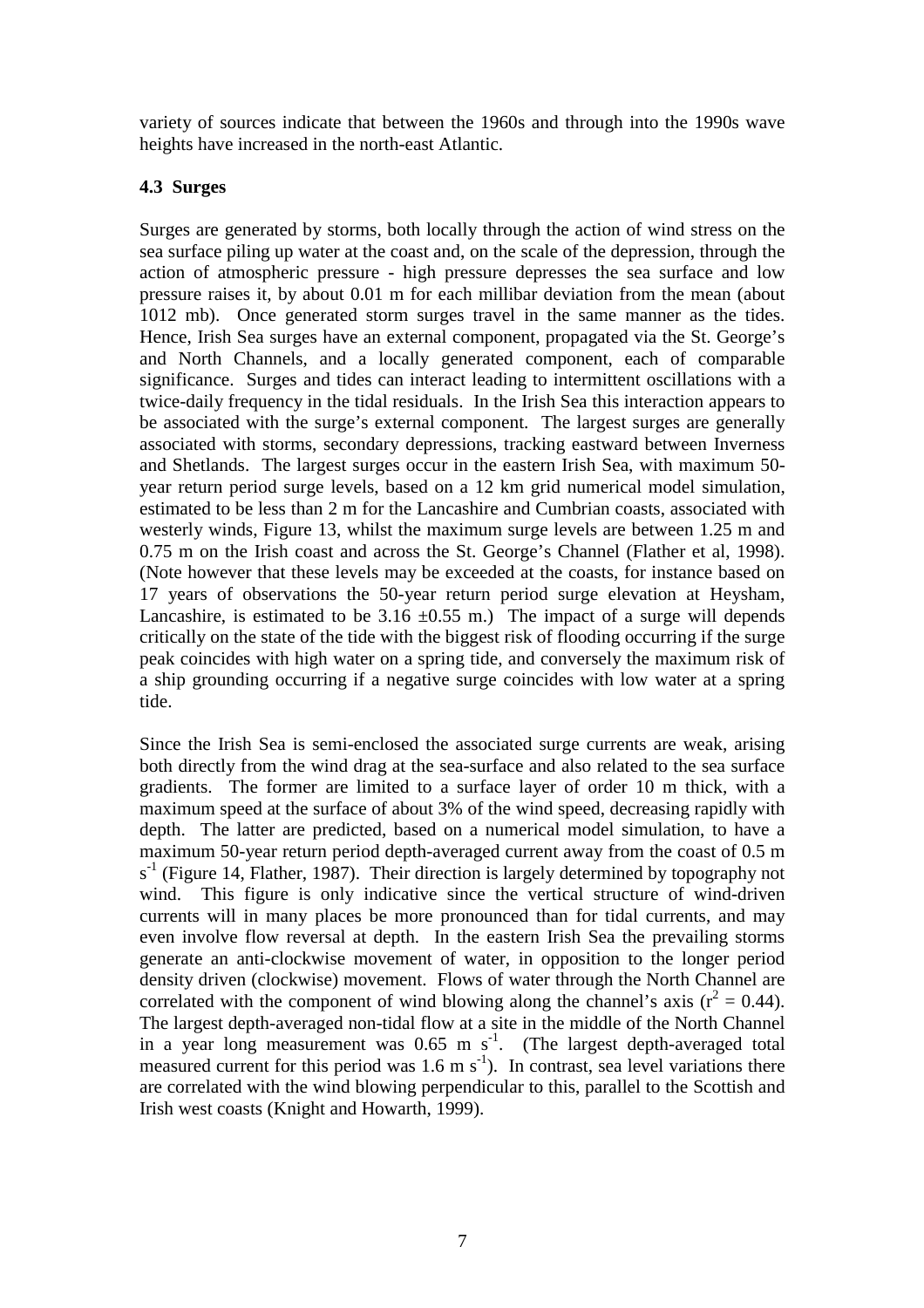### **4.4 River flows**

River discharges are highly variable – on a daily basis the peak flow down a major river during a flood can be up to 400 times the flow during dry weather. Since floods last at most a few days and the mean is the average of a series of such events there is often a large difference between an actual daily measurement and the long term average figure for that day. The largest monthly discharge occurs between December and February and the smallest in July. From year to year the total river flow can vary by a factor of three. Discharges from the Mersey, Dee andn Ribble contribute an average freshwater input to the eastern Irish Sea of about 220  $\text{m}^3$  s<sup>-1</sup>, Figure 15 and Table 1.

Table 1. Annual average river discharge  $(m^3 s^{-1})$  into the Irish Sea by regions.

| <b>Bristol Channel</b> | 600 |
|------------------------|-----|
| Mid Wales              | 176 |
| Eastern Irish Sea      | 659 |
| Clyde                  | 284 |
| Northern Ireland       | 144 |
| Irish republic         | 934 |

## **5. Density**

### **5.1 Temperature**

The Irish Sea's temperature distribution is dominated by vertical exchanges and heat input at the sea surface leading to a pronounced seasonal cycle. The annual mean temperature decreases northward from a little over 11ºC at the southern end of the St. George's Channel to 10ºC in the North Channel and it also decreases towards the sides. The water is coolest in February or March with temperature decreasing from the deeper channel towards the coasts. A warm tongue, with a temperature above 7.5ºC, extends up to the North Channel. The coolest water is towards the coast in the eastern Irish Sea – between the Solway Firth and Liverpool Bay the temperature is below 5ºC. Temperatures also decrease slightly towards the Irish coast – the 7ºC isotherm runs parallel to the east coast of Ireland. At this time of year the temperature is uniform with depth everywhere.

The situation in the warmest month, August, is contrasting, with the coolest surface water in the deep channel  $(13 - 13.5^{\circ}C)$  and the warmest water close to the coasts, exceeding 16ºC in Liverpool and Cardigan Bays. Again there is only a small change in temperature (this time a rise) towards the Irish coast. Hence the magnitude of the seasonal cycle is largest in Liverpool Bay (12.1º) and about half as big (6.4ºC) between Holyhead and Dublin, where the maximum temperatures occur about a month later. All the figures here are based on averages over many years and so there will be some year-to-year variations. The longest temperature record in the region is from the breakwater at Port Erin, Isle of Man. The record shows a large degree of variability in the seasonal cycle, although a general increasing trend is apparent, indicating a rise of around  $0.6^{\circ}$ C over the last  $70 - 100$  years, and particularly an increase in winter temperatures since 1990.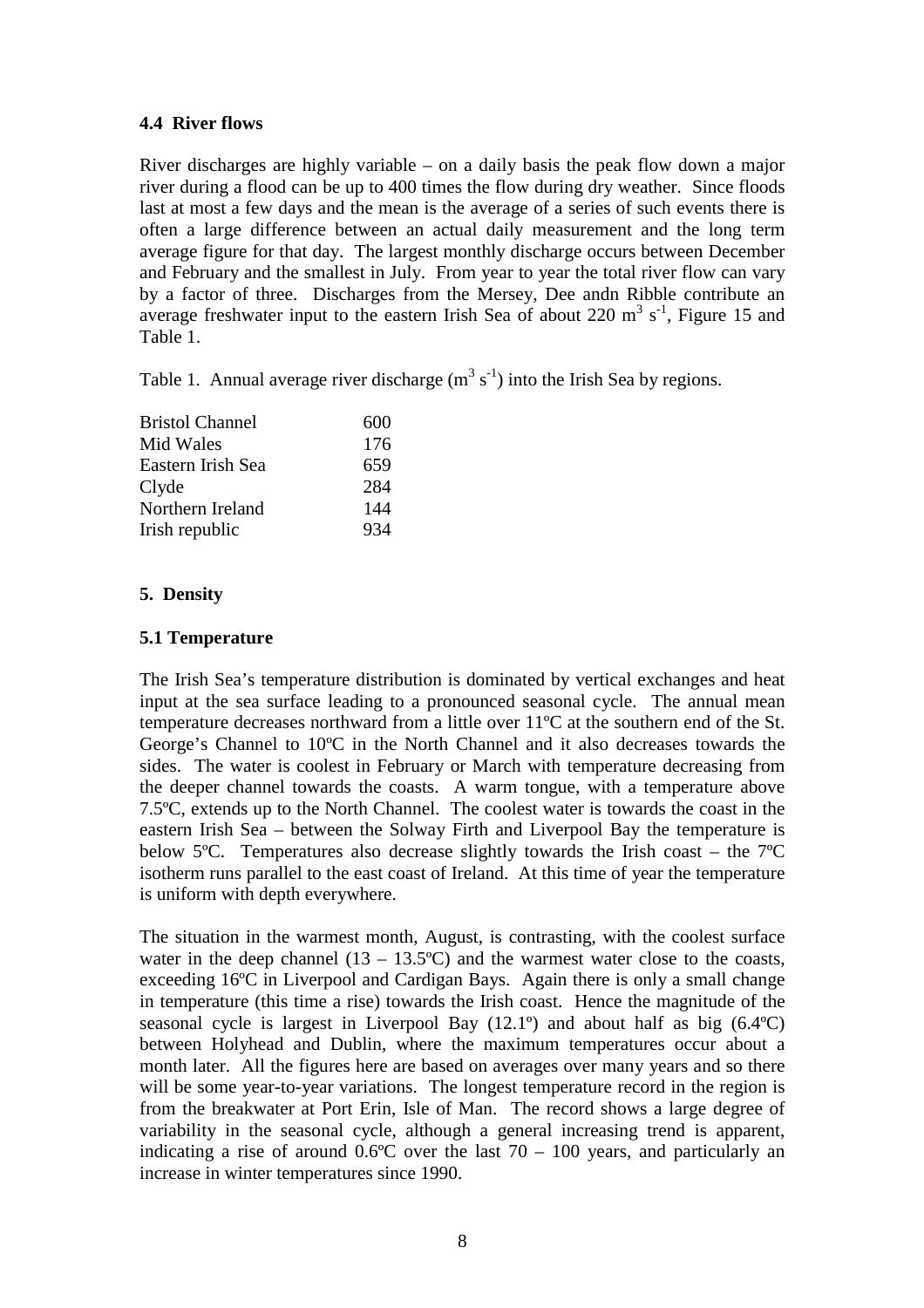# **5.2 Salinity**

The annual mean salinity decreases from south to north and from the centre of the channel to the sides. The salinity decreases from 34.9 at the southern end of the St. George's Channel to 34.0 in the North Channel. Lowest values, less than 32.5 are found in the north-east, from the Solway Firth to Liverpool Bay, and in the Clyde Sea. (Values for salinity are a dimensionless ratio of grams of salt in a kilogram of water). In the eastern Irish Sea there is often an abrupt change in salinity, running approximately north/south lying east of 4ºW, between the fresher coastal water and the saltier offshore water (Foster et al, 1985). The position of this front is greatly affected by wind stress. Seasonal variations are much less pronounced than for temperature, especially away from the coasts. Near the coasts the annual cycle is related to the river flow, with minimum salinity occurring in spring and maximum in late summer or autumn. At the Mersey Bar Light, where the mean is 31.9, the annual range is 0.7. There is some evidence that surface salinity has decreased slightly over the last 50 years, although as for temperature there is much year-to-year variability.

## **5.3 Stratification**

Throughout most of the region tidal mixing is sufficiently intense to ensure that the water column remains well mixed throughout the year. However in the regions of weak tidal currents to the east and west of the Isle of Man and in Cardigan Bay stratification (warm lighter water on top of cool, denser water) occurs in summer. To the east of the Isle of Man conditions for this are only marginal so that stratification is only likely to develop during hot, calm conditions and can easily be mixed away by storms or spring tides. Stratification is more dependable in the deep waters to the west of the Isle of Man, Figure 16, starting in April – May and continuing through to October, with a maximum surface to bed temperature difference of about 5ºC. The change in temperature from surface to bed is not gradual but occurs abruptly, at the thermocline, which is about  $20 - 30$  m below the surface. Even here stratification is not as robust or as well developed as in some other areas in the seas around the British Isles, such as the Celtic Sea and the northern North Sea. One of the effects of stratification is to isolate the near bed waters from the near surface, although the isolation is not complete as the near bed waters warm up continuously throughout this period, from about 8º to 12.5ºC. An interesting and unusual feature of this region is that it is entirely surrounded by water well-mixed in the vertical or by a coast.

Near to estuaries and especially in Liverpool Bay the water column can also stratify because fresh water is lighter than salty; conditions are most suitable at neap tides, when the weather is calm and when river discharges are large. Once the water column has stratified surface to bed temperature differences can also occur in summer, Figure 17.

## **5.4 Inertial currents**

Inertial currents, episodic currents usually generated by wind impulses, can occur when the water column is stratified, especially in the surface mixed layer. The currents rotate clockwise in an inertial period (14.8 hours) and have slowly varying amplitudes. The inertial current beneath the thermocline is out of phase with the surface current, so that there is minimal energy at this frequency in the depth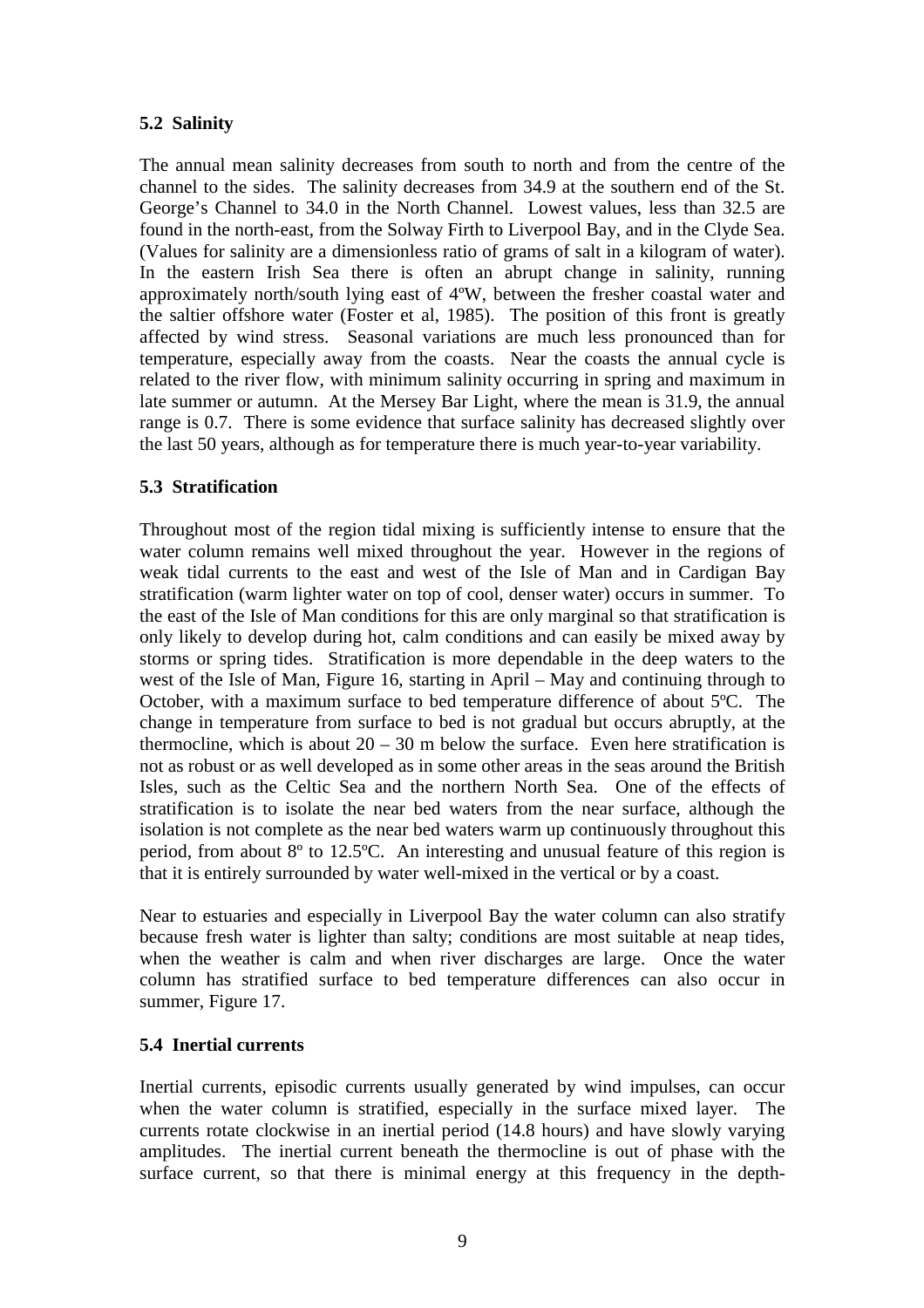averaged current. These have been observed in the western Irish Sea with amplitudes up to  $0.2 \text{ m s}^{-1}$  in the surface layer (comparable with the tidal currents there) and a decay time scale of about three inertial periods (Sherwin, 1987).

## **5.5 Fronts**

The transitions between mixed and stratified regions are in many cases marked by sharp fronts which may be manifest at the surface and / or near the bed and which have an important influence on the dynamics and inhibit mixing across the fronts. In addition to fronts in the Irish Sea there are fronts in summer between the St. George's Channel and the Celtic Sea and also between the North Channel and the Malin Shelf Sea (the Islay front) and along the Clyde Sea sill. A particular feature of the flow associated with the stratified region of the north-western Irish Sea is a closed circulation cell which can retain material within the cell for as long as stratification persists. Measurements show narrow currents up to  $0.2 \text{ m s}^{-1}$  circulating anticlockwise round the edge of the patch.

### **5.6 Clyde Sea**

A pronounced front separates the stratified regime of the Clyde Sea from the wellmixed waters of the North Channel and mediates the density-driven exchange over the sill which is responsible for deep-water renewal. Input from the river Clyde and other freshwater sources at a rate of  $60 - 700$  m<sup>3</sup> s<sup>-1</sup> into this partially enclosed basin tends to promote a stratified system throughout the year. During the summer months, stratification induced by the freshwater buoyancy is reinforced by strong thermal stratification. In winter months, cooling and enhanced wind mixing work to erode stratification but are generally insufficient to surmount the increased freshwater input. The result is a rather specialized regime, which maintains a stable structure throughout the annual cycle, except for infrequent episodes of complete mixing and bottom water renewal (Rippeth and Simpson, 1996).

#### **6. Circulation**

The mean flow is generally weak, by and large less than 0.1 m s<sup>-1</sup> and about 0.01 m s<sup>-1</sup> in many places, resulting from the sum of events (storms, peak river discharges) plus density gradients. The long term average (in time and across the cross-section) flow in the deeper western channel has long been deduced to be from south to north, based initially on the salinity distribution. More recent measurements support this, for instance of Caesium 137 discharged from the nuclear reprocessing plant at Sellafield, Cumbria, since the 1950s and peaking in the mid 1970s (now orders of magnitude less) and of Technetium 99, for which discharges have increased significantly since 1994 (McCubbin et al. 2002). Both these radionuclides are soluble in water and are detectable at very low levels, and hence are tracers of water movement. For instance, the distribution of Caesium at the period of peak discharge showed levels  $50 - 100$ times lower in the St. George's Channel compared with the North Channel, Figure 18. Care is necessary converting tracer distributions into current values since the distribution results both from advection (water movement) and mixing. Transit times from Sellafield to the North Channel have been estimated in the range 6 to 12 months and a mean residence time for the Irish Sea of  $1 - 2$  years, although the uncertainties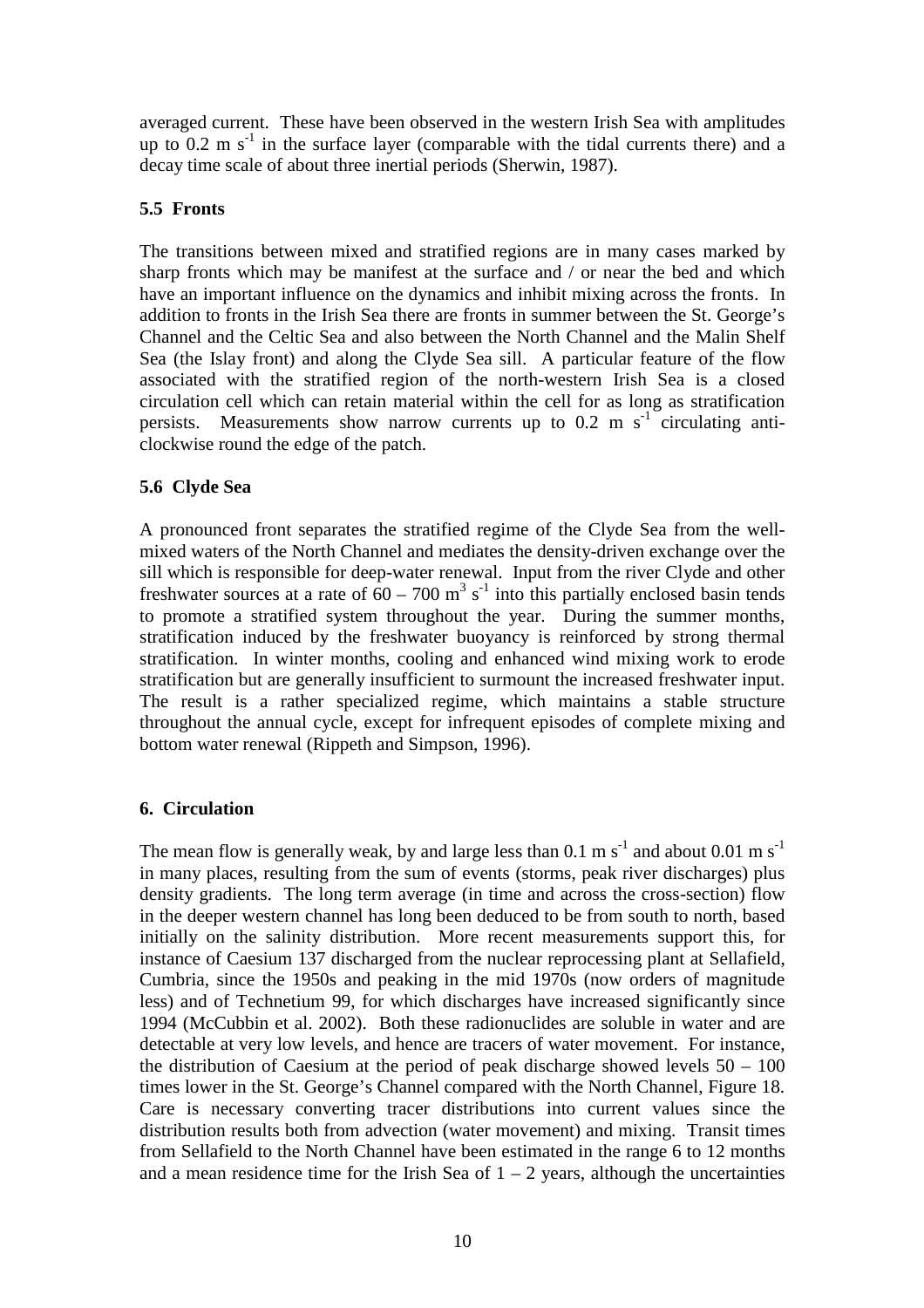associated with these estimates are large. Even though the average flow is northward it should be remembered that water movement is strongly influenced by the wind, so that this flow can be reversed for months at a time.

However, there is an unambiguous measurement of flow through the North Channel from a year's deployment of a shore-based hf radar system, measuring surface currents, supported by an in situ Acoustic Doppler Current Profiler, measuring the vertical distribution of current at a point, from July 1993 to August 1994 (Knight & Howarth, 1999). These gave an outflow of 0.08 x  $10^6$  m<sup>3</sup> s<sup>-1</sup>, equivalent to a crosssectional average of  $0.025 \text{ m s}^{-1}$ . This is similar to values calculated from salinity and Caesium distributions, although the latter do show variability by a factor of two from year to year, and implies that the average residence time for the Irish Sea is about one year. The current was not, however, distributed uniformly across the channel – the strongest mean surface outflow was close to the Mull of Galloway, inshore of the Beaufort's Dyke, with current speeds up to  $0.15 \text{ m s}^{-1}$ , Figure 19. This flow through the North Channel forms the basis for the Scottish Coastal Current which flows northward past the west coast of Scotland. Drifter tracks support a clockwise flow round Ireland, implying that water may flow southward on the Irish side of the North Channel. The south to north flow also implies that discharges into the Bristol Channel could well enter the Irish Sea. The measurements showed that the flows through the North Channel are related to the wind.

The circulation in the regions away from the western channel is less clear. In Liverpool Bay the density gradients drive a circulation offshore at the surface and onshore near the bed (predicted both by theory (Heaps, 1972) and observed, Figure 20). Overall the density gradients tend to drive a clockwise circulation around the coasts of the bay, in opposition to the winds. Accordingly a clockwise flow is found during periods of light winds, especially when the horizontal density gradients are strongest in winter and spring, but at wind speed  $> 5{\text -}10 \text{ m s}^{-1}$  from between southwest and north-west this pattern is reversed.

Weak mean transport does not preclude moderately energetic closed circulation cells present for only part of the year which need not contribute to the net transport of water. It is the weak mean flow that is crucial in controlling the long-term distribution of conservative (and near conservative) substances, which are input within the Irish Sea or through its boundaries. Because of the time scales involved the dispersion of such substances is reasonably well described by two-dimensional models, which do not explicitly include vertical exchange processes.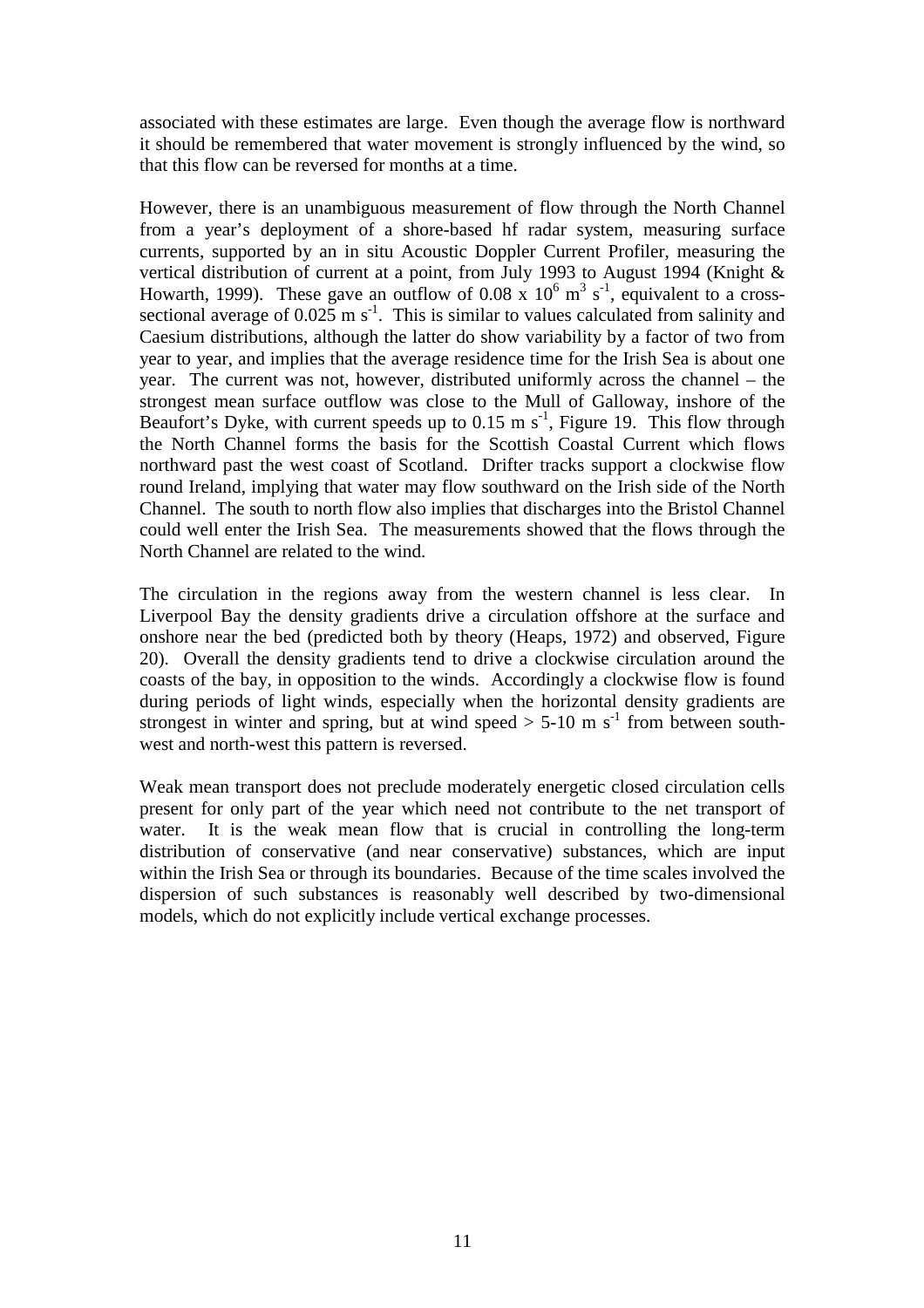#### **References**

- Bowden, K.F., 1980. Physical and Dynamical Oceanography of the Irish Sea. In The North-West European Shelf Seas: The Sea Bed and Sea in Motion. Vol. II Physical and Chemical Oceanography and Physical Resources. Eds. F.T. Banner, M.B. Collins and K.S. Massie; Elsevier Oceanography Series Vol. 24B, pp 391-413.
- Carter, D.J.T., Challenor, P.G. 1989. Estimation of extreme waves. Metocean Parameters – wave parameters, Dept. of Energy report OTH 89 300, 7-66.
- Dickson, R.G., Boelens, R.G.V. (eds), 1988. The status of current knowledge on anthropogenic influences in the Irish Sea. ICES co-operative report No. 155, I.C.E.S., Copenhagen, 88pp.
- Edwards, A., Baxter, M.S., Ellett, D.J., Martin, J.H.A., Meldrum, D.T., Griffiths, C.R., 1986. Clyde Sea hydrography. Proceedings of the Royal Society of Edinburgh, 90B, 67-83.
- Flather, R. A., J. A. Smith, J. D. Richards, C. Bell and D. L. Blackman (1998). "Direct estimates of extreme storm surge elevations from a 40-year numerical model simulations and from observations." The Global Atmosphere and Ocean System, 6: 165-176.
- Flather, R.A., 1987. Estimates of extreme conditions of tide and surge using a numerical model of the north-west European continental shelf. Estuarine, Coastal and Shelf Science, 24, 69-93.
- Foster, P., Beardall, J., Voltolina, D., Savidge, G., 1985. The effects of wind, phytoplankton and density discontinuities upon ammonia distribution in Liverpool Bay. Estuarine, Coastal and Shelf Science, 20, 463-475.
- Heaps, N.S., 1972. Estimation of density currents in the Liverpool Bay area of the Irish Sea. Geophysical Journal of the Royal Astronomical Society, 30, 415- 432.
- Hunt, G.J., 1980. Radioactivity in surface and coastal waters of the British Isles, 1978. Aquatic Environment Monitoring Report, MAFF Directorate of Fisheries Research, Lowestoft, 4, 1-37.
- JNCC, 2004. Irish Sea Pilot. Joint Nature Conservation Committee Report, Peterborough, pp 172.
- Knight, P. J., Howarth, M.J., 1999. The flow through the North Channel of the Irish Sea. Continental Shelf Research, 19, 693-716.
- McCubbin, D., Leonard, K.S., Brown, J., Kershaw, P.J., Bonfield, R.A., Peak, T., 2002. Further studies of the distribution of technetium-99 and Caesium-137 in UK and European coastal waters. Continental Shelf Research, 22, 1417-1445.
- Pingree, R.D., Griffiths, D.K., 1979. Sand transport paths around the British Isles resulting from  $M_2$  and  $M_4$  tidal interactions. Journal of the Marine Biological Association of the UK, 59, 497-513.
- Rippeth, T.P., Simpson, J.H., 1996. The frequency and duration of episodes of complete vertical mixing in the Clyde Sea. Continental Shelf Research, 16, 933-947.
- Sherwin, T.J., 1987. Inertial oscillations in the Irish Sea. Continental Shelf Research, 7, 191-213.
- Simpson, J.H., 1998. The Celtic Seas, in The Sea Vol.11. Eds A.R. Robinson, K.H. Brink; John Wiley and Sons, pp 659 – 698.
- Sweeney, J.C. (ed.), 1989. The Irish Sea: a resource at risk. Geographical Society of Ireland, special publications no. 3.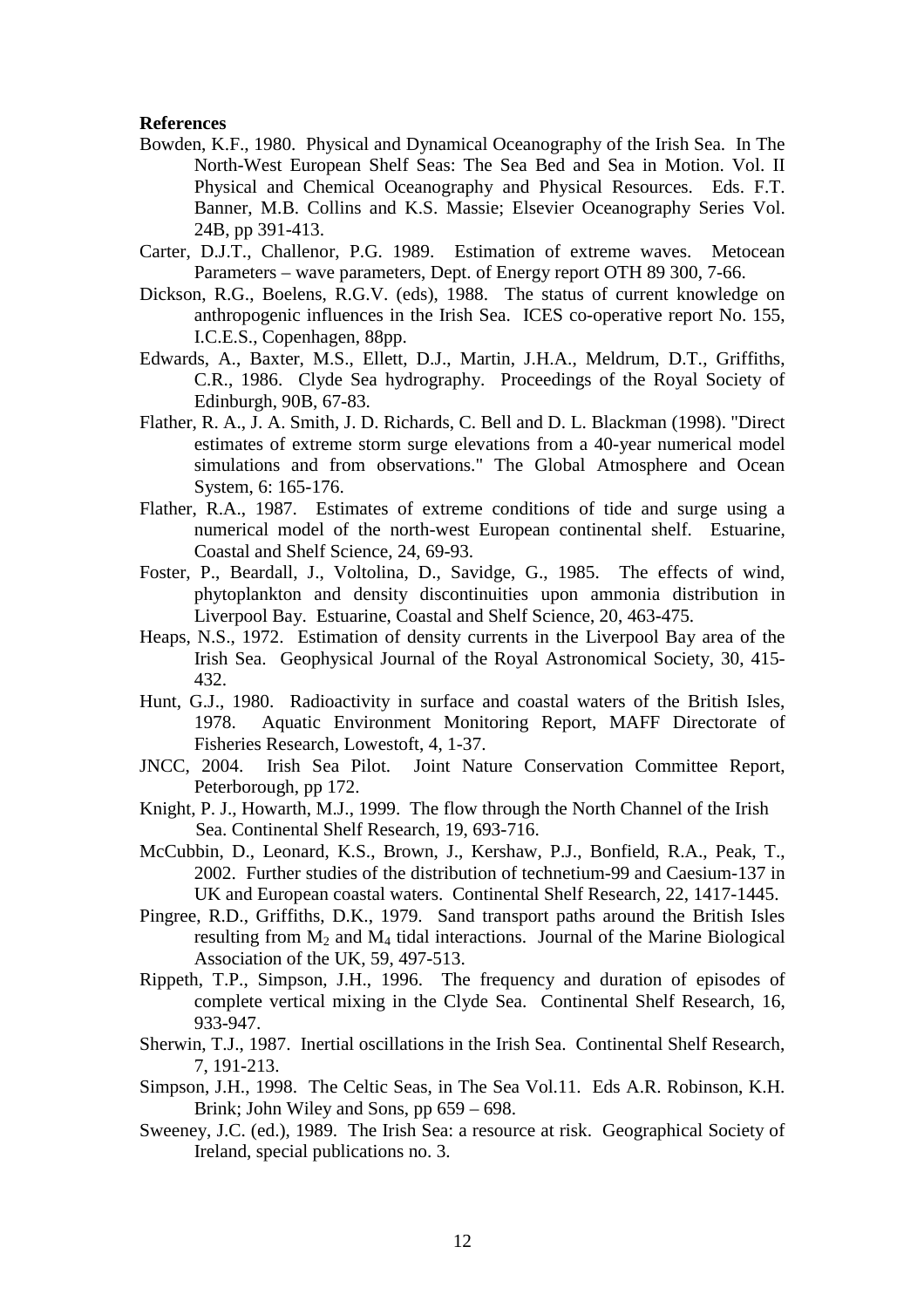

Figure 1. Map of the Irish Sea.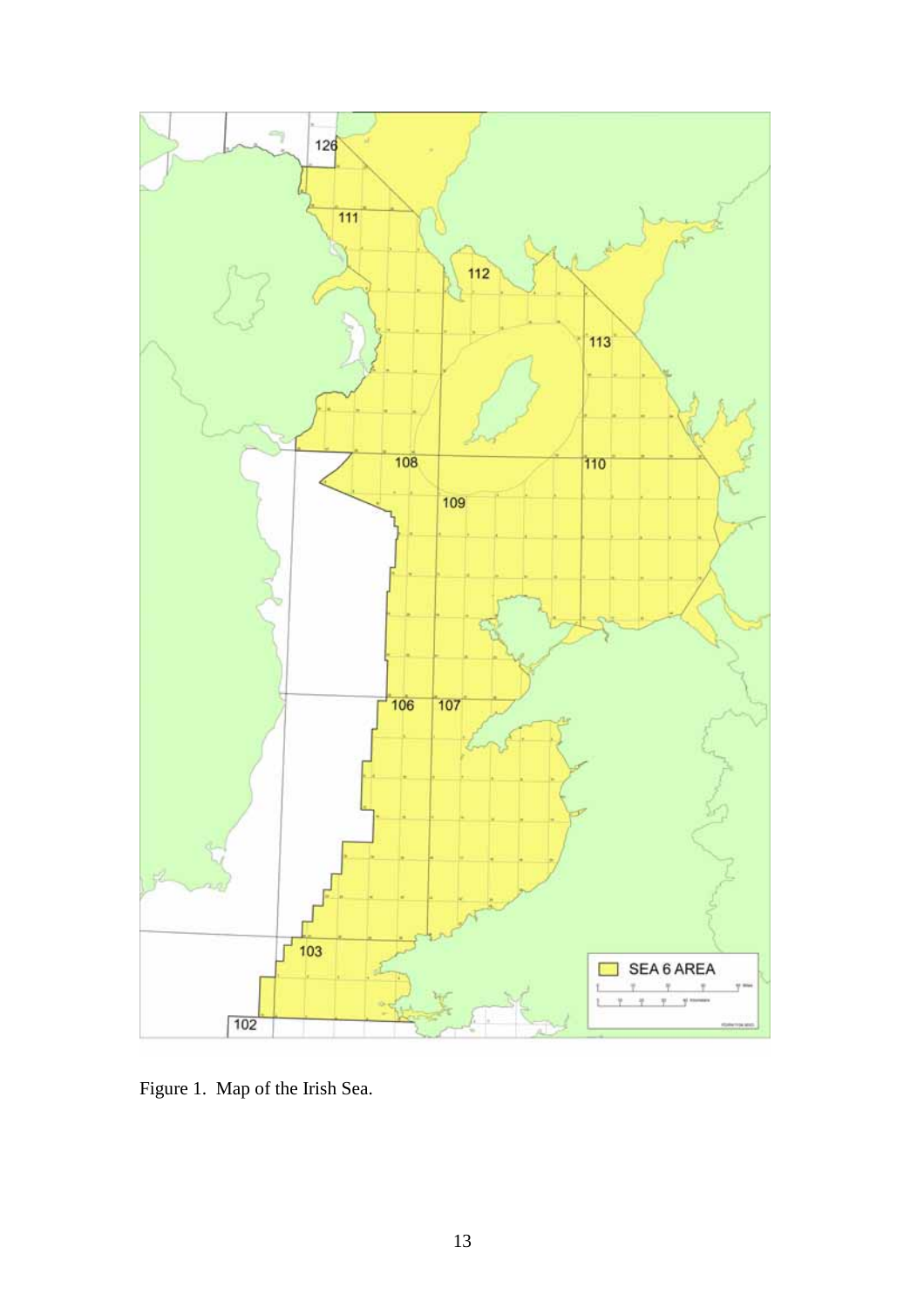

Figure 2. Bathymetry with contours at 20, 40, 60, 80, 120 and 160 m.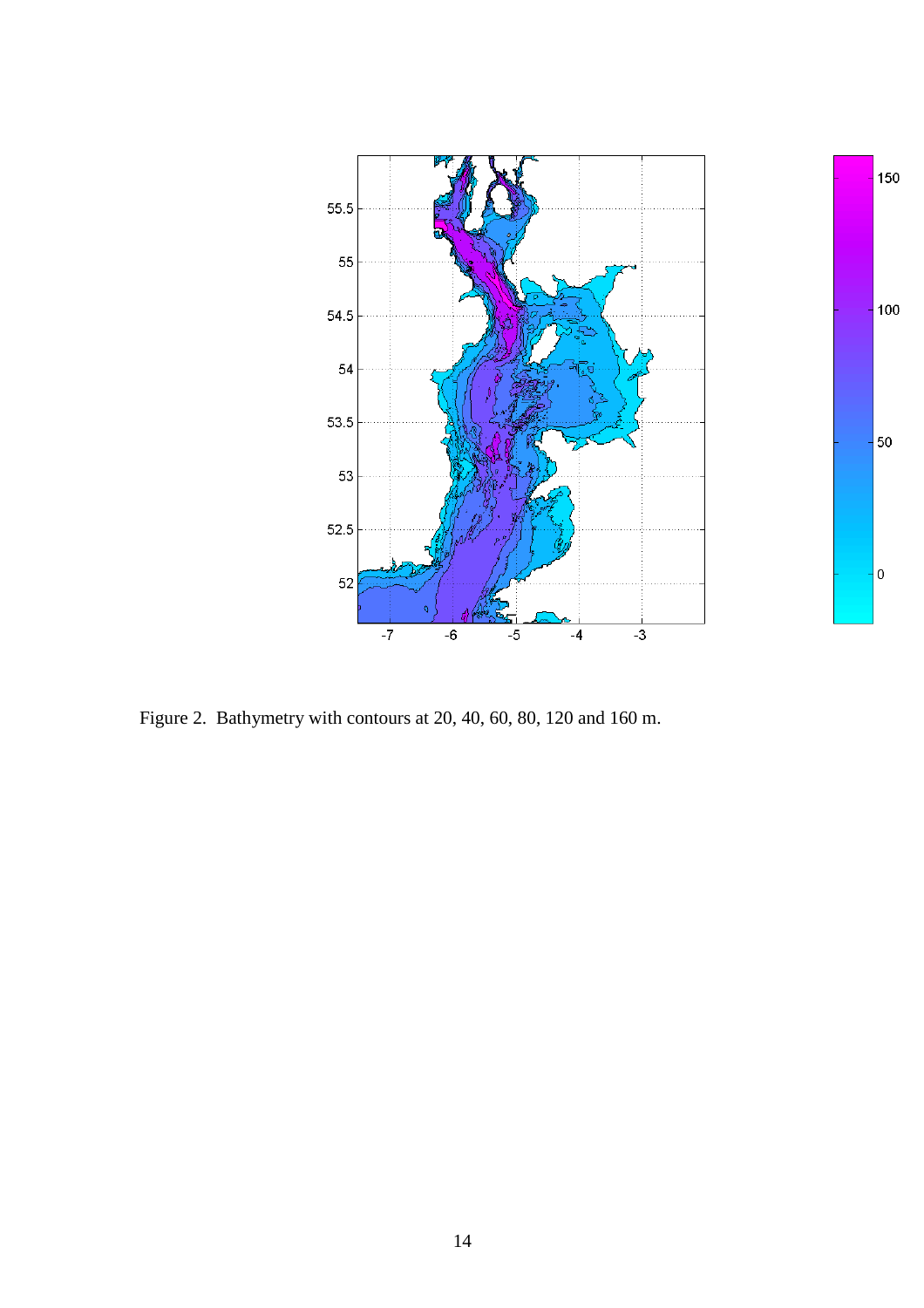

B

Figure 3. A)  $M_2$  tidal elevation amplitude in metres. B)  $M_2$  elevation phase in degrees.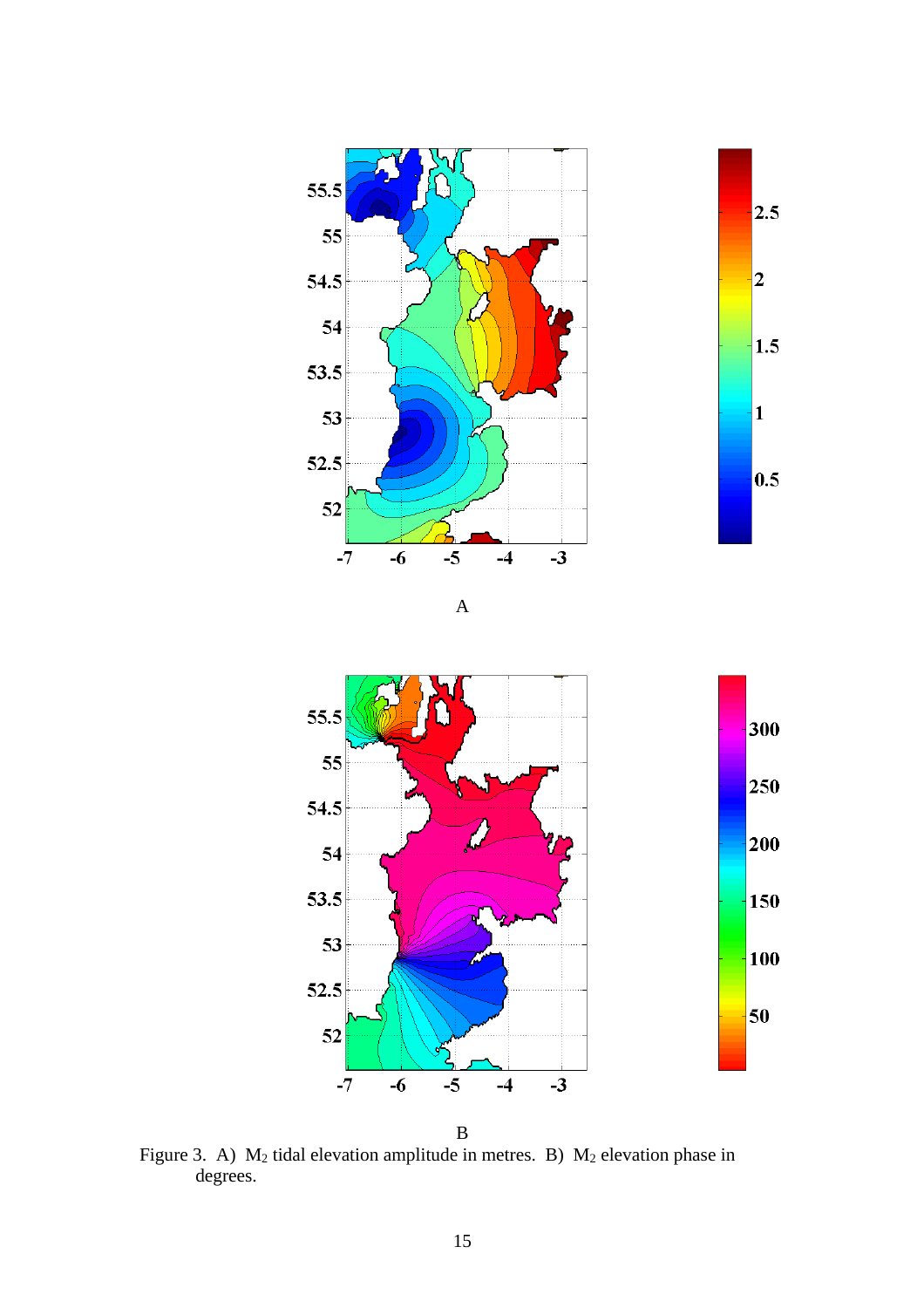

Figure 4. Maximum amplitude of the depth-averaged current for a mean spring tide  $(m s^{-1})$ .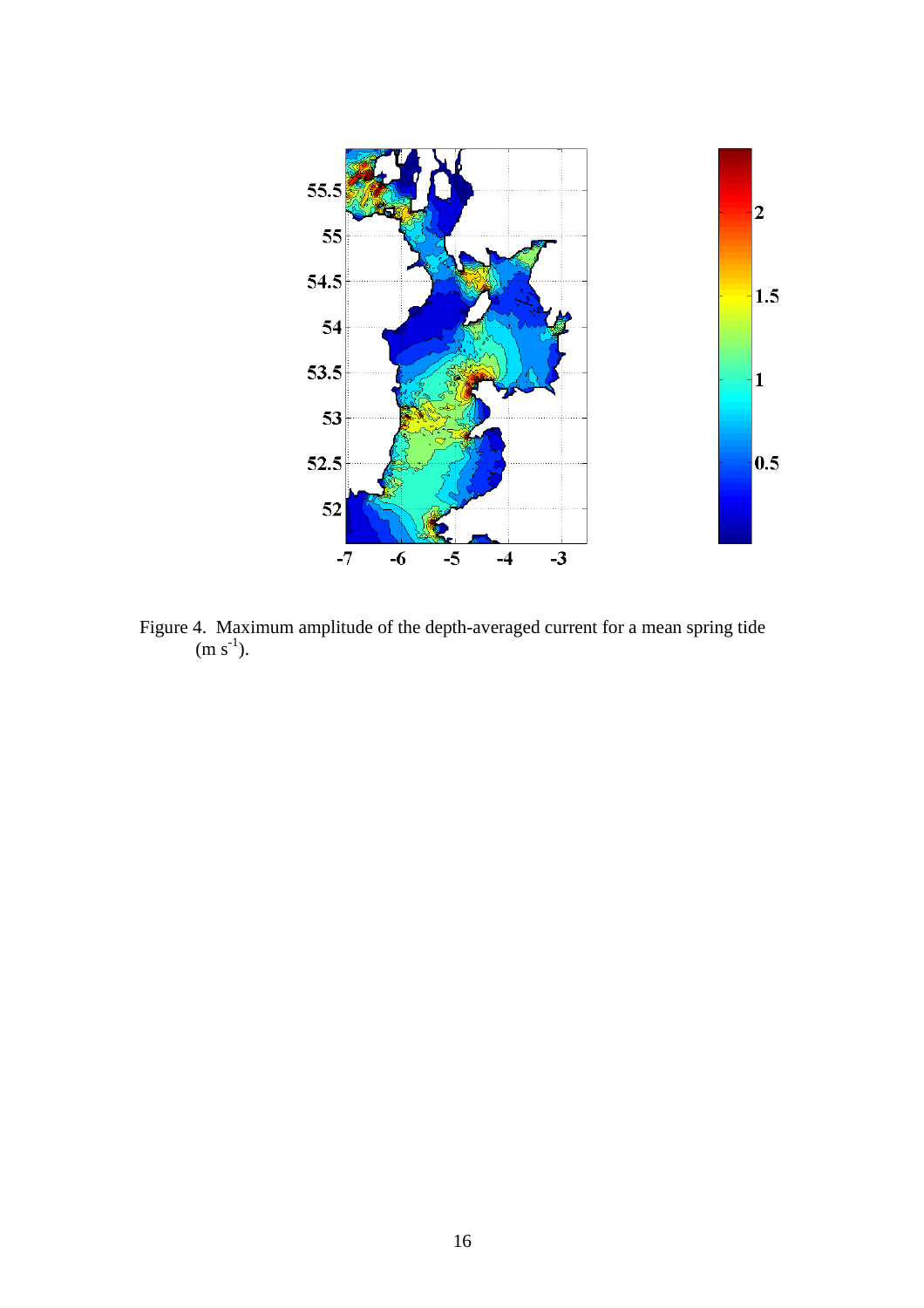

Figure 5. Phase difference between  $M_2$  currents and elevations (degrees).



Figure 6. M<sub>2</sub> tidal current ellipse eccentricity (ratio of minimum to maximum amplitude).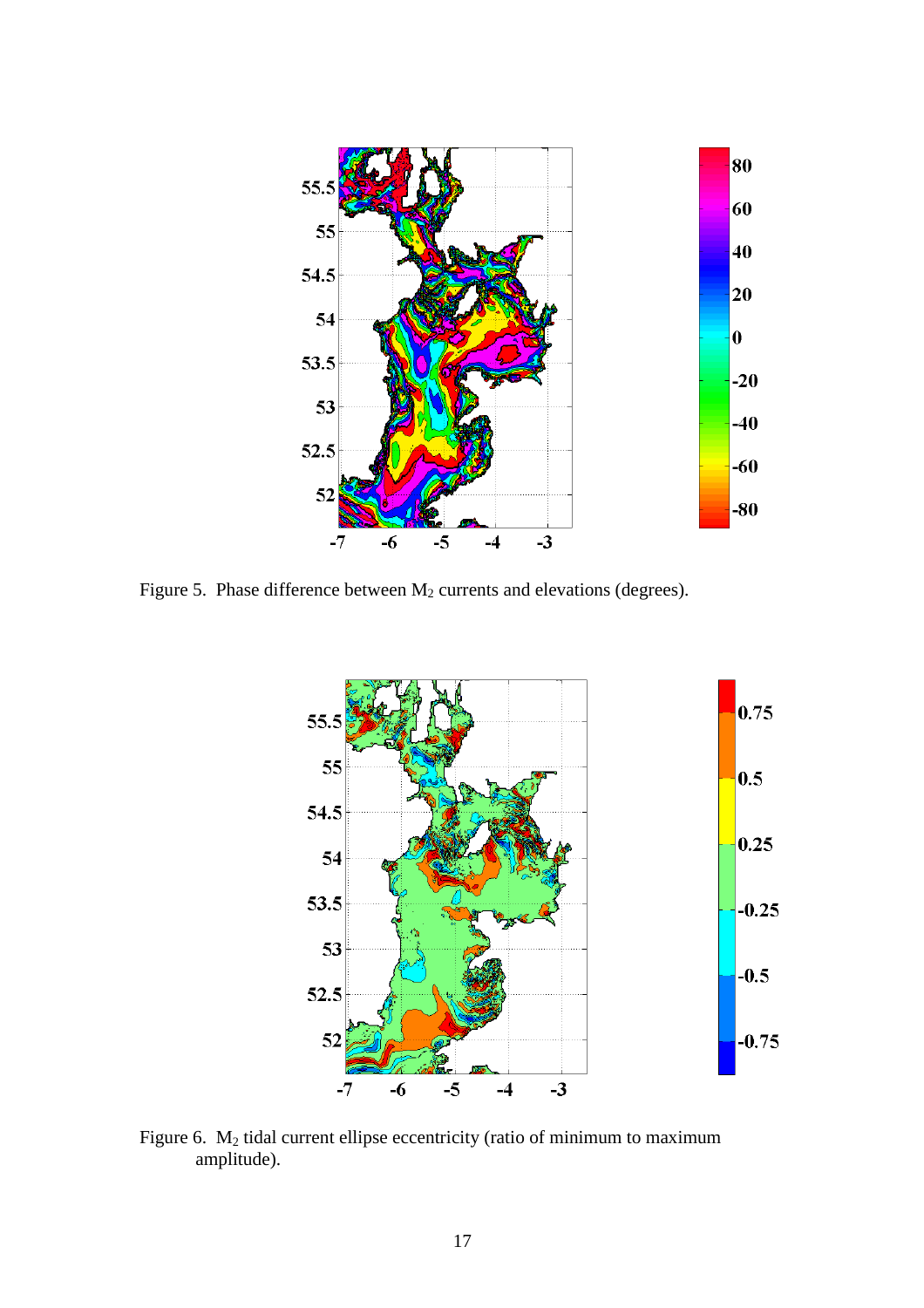

Figure 7. Maximum bed stress in Pa from a numerical model run for the years 1995 to 1997 forced both by tides and winds, but with no wave contribution (JNCC, 2004).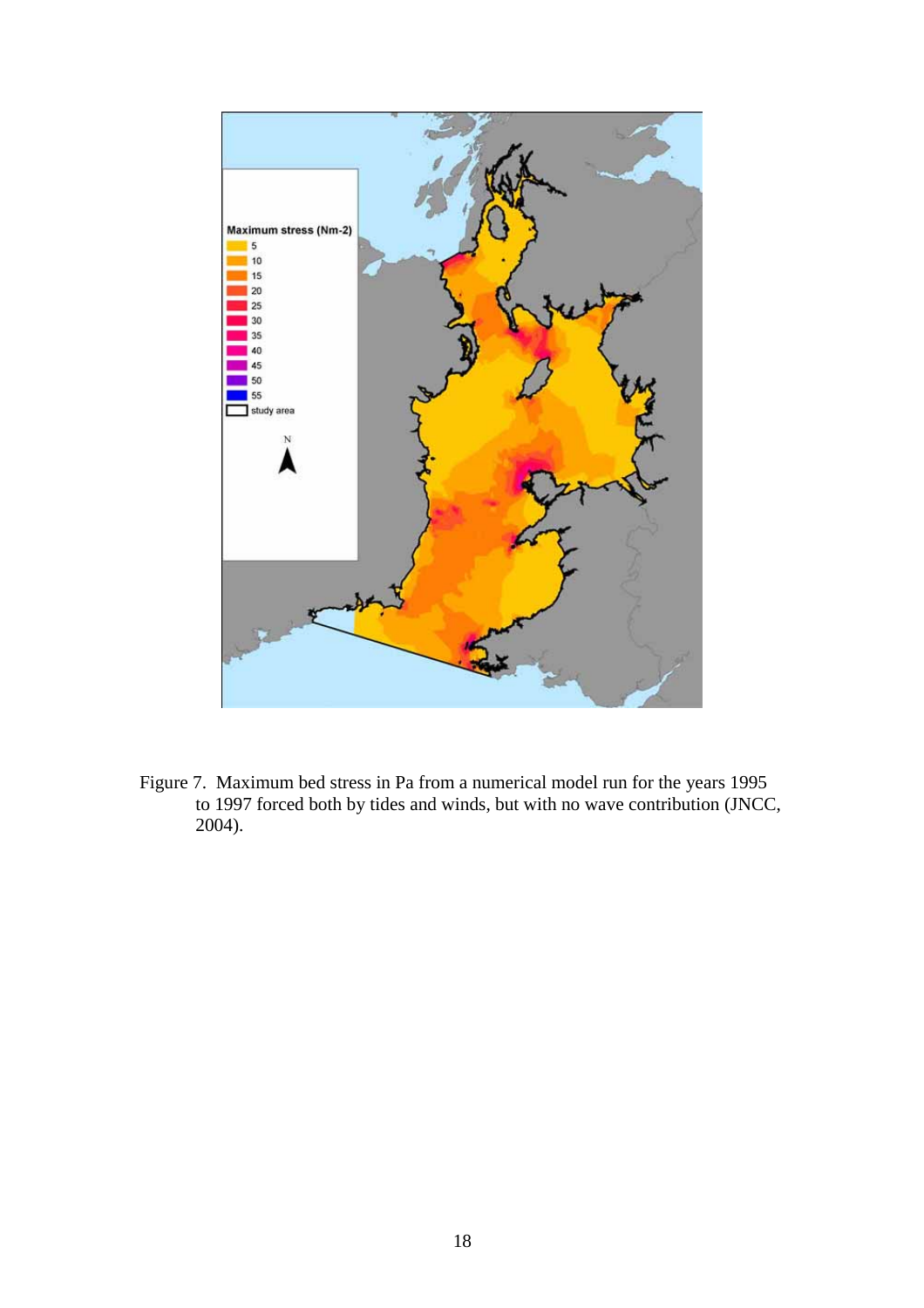

Figure 8. Variation with height above the bed of the  $M_2$  current amplitude (m s<sup>-1</sup>) at the Mersey Bar Light a) Maximum b) Minimum, positive anti-clockwise.



Figure 9. Variation with height above the bed of the maximum  $M_2$  current amplitude  $(m s<sup>-1</sup>)$  in the North Channel, 54° 46 $N$  5° 24 $\degree$  W in 142 m of water.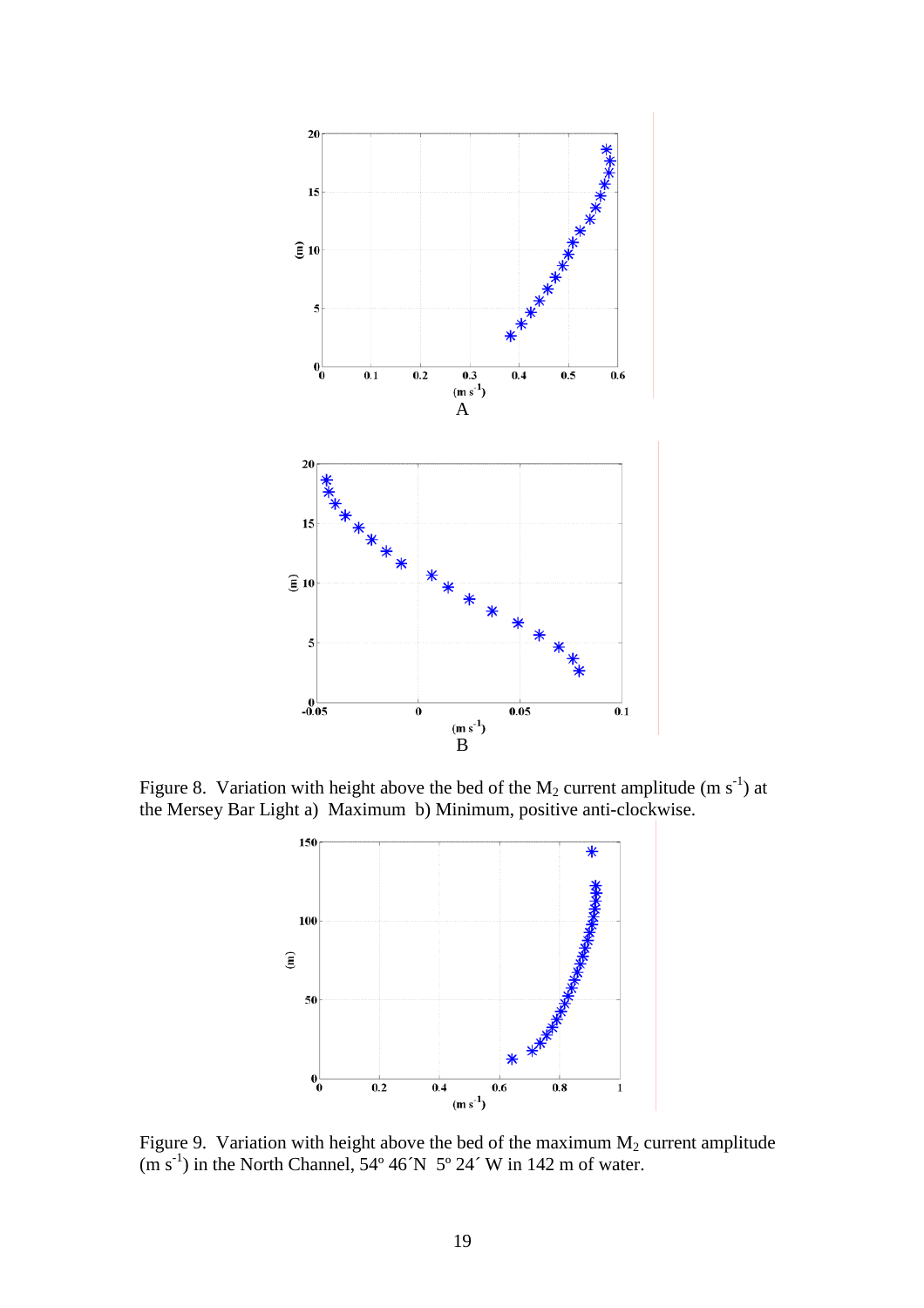

Figure 10. The North Atlantic Oscillation index from 1864 to 2004 (data from http://www.cgd.ucar.edu/cas/jhurrell/indices.html).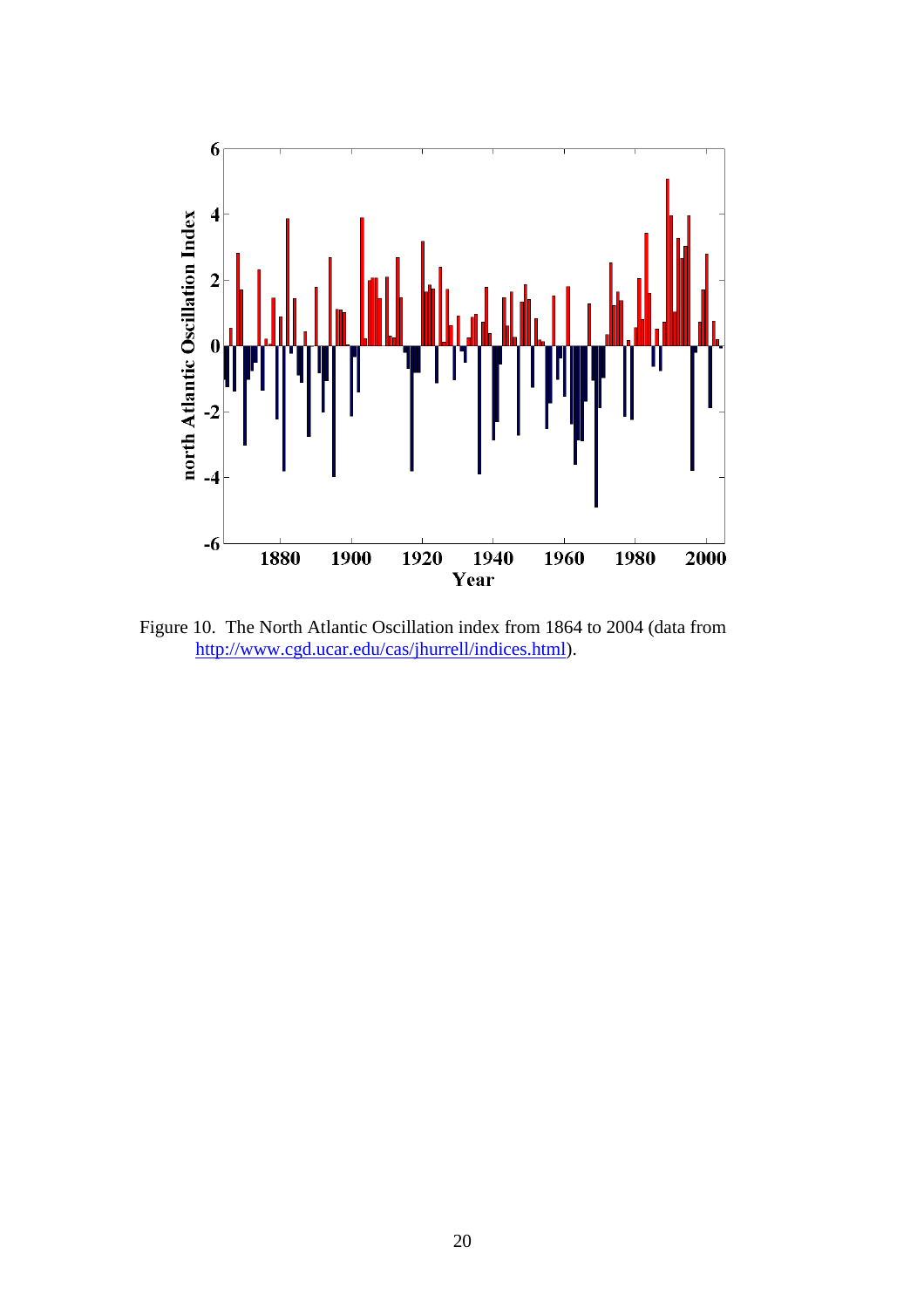

ADCP wave measurements, 13 December 2002 - 8 September 2004

Figure 11. Measurements of significant wave height at the Mersey Bar Light for 21 months plotted against direction and mean period.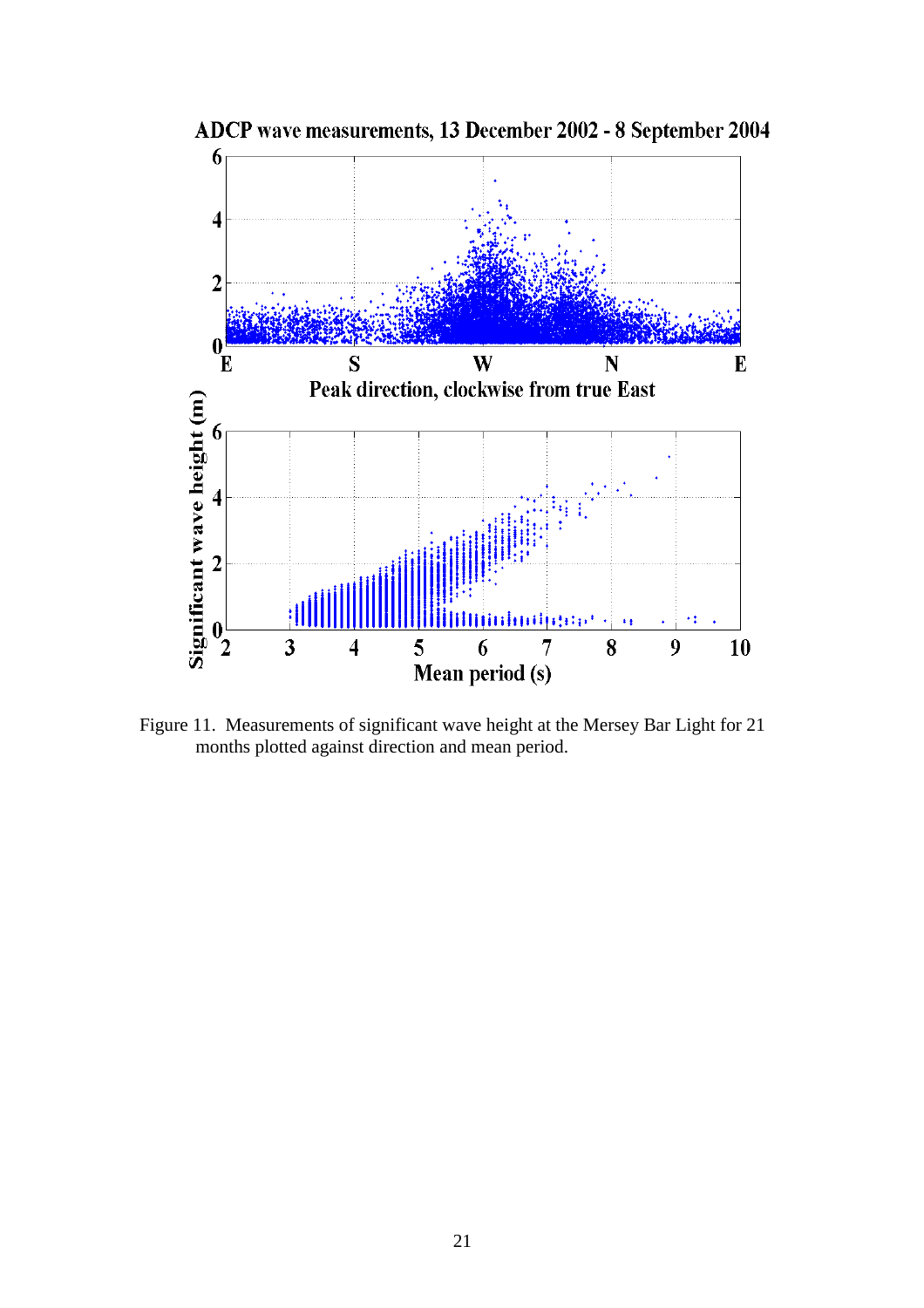

Figure 12. Map of indicative values of 50-year return period significant wave height (m) (Carter and Challenor, 1989).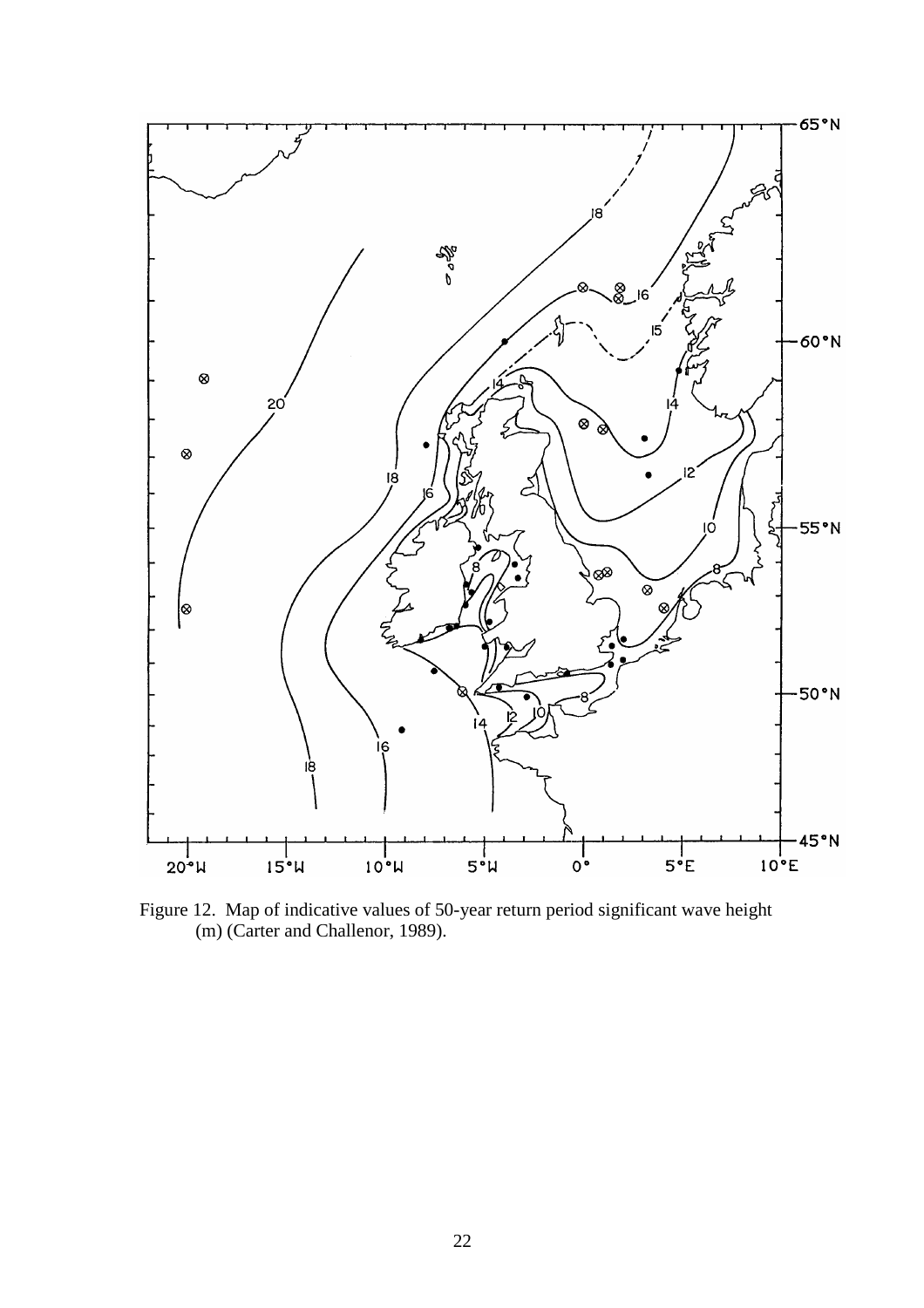

Figure 13. 50-year return period storm surge elevations in centimetres (Flather et al., 1998).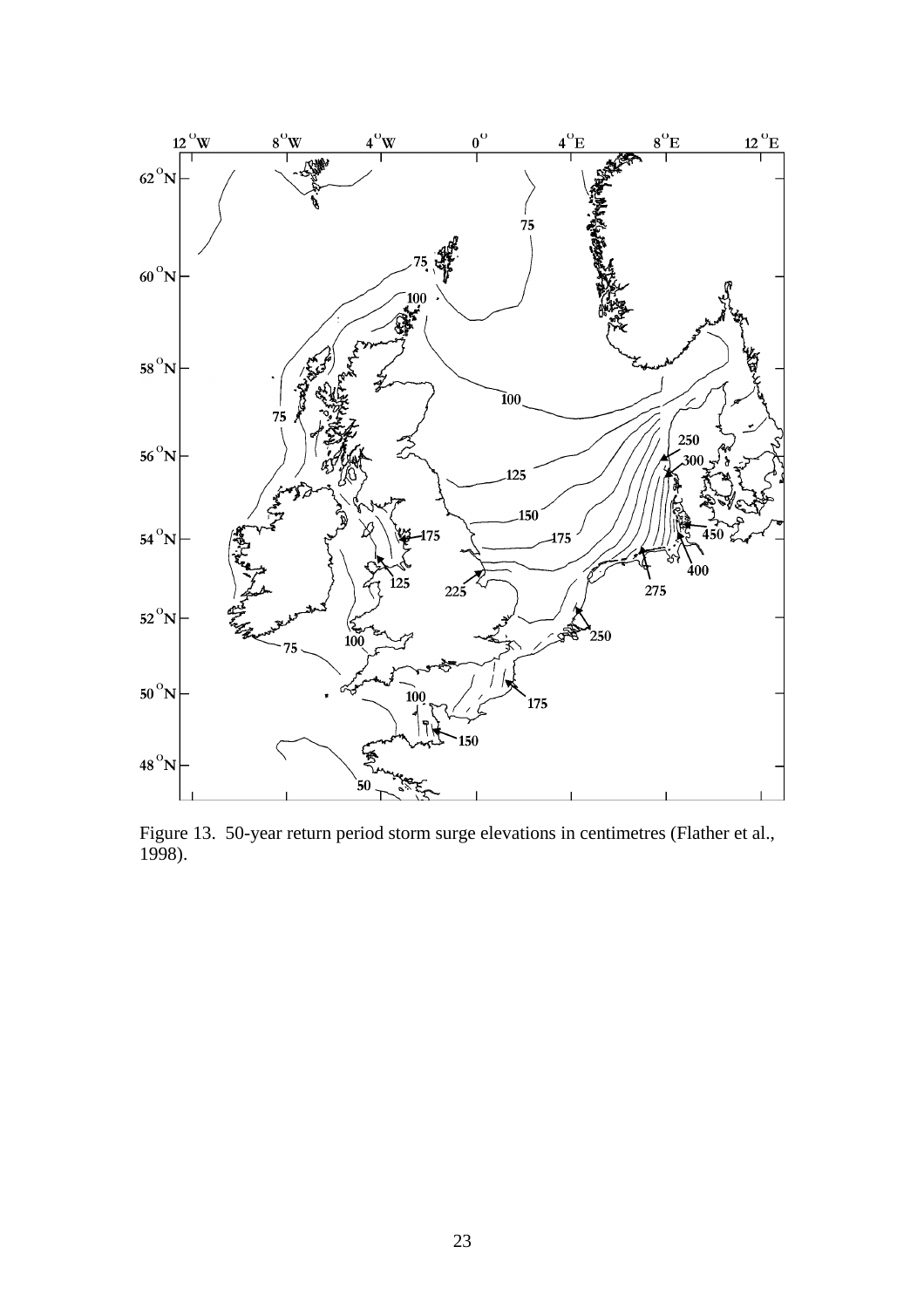

Figure 14. 50-year return period storm surge currents  $(m s<sup>-1</sup>)$  (Flather, 1987).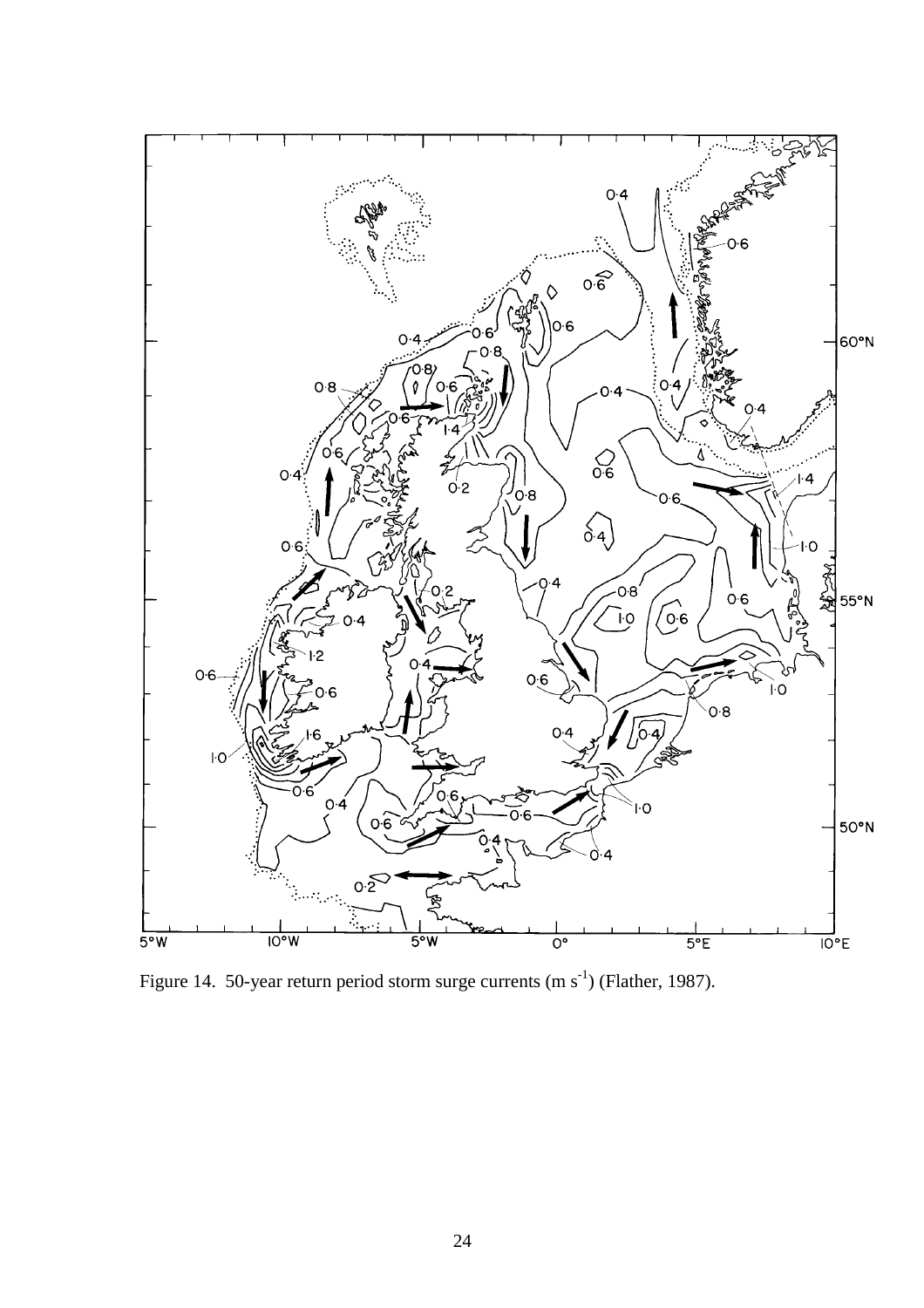

Figure 15. Discharge  $(m^3 s^{-1})$  by Mersey (red) and the sum of the Clwyd, Dee, Mersey and Ribble (blue) for 2002 and 2003.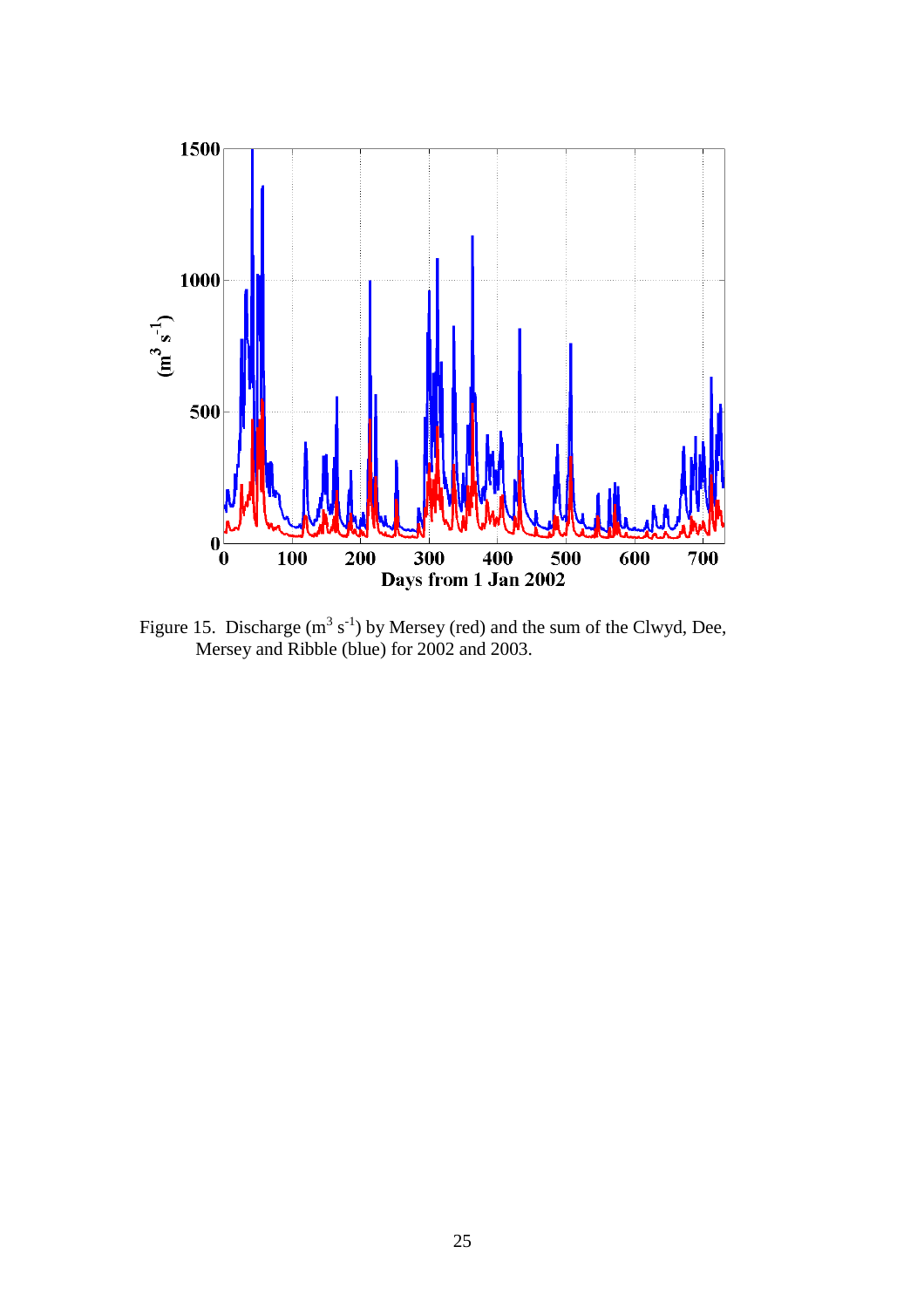

Figure 16. Map showing number of days in a year in which the water column is thermally stratified (JNCC, 2004).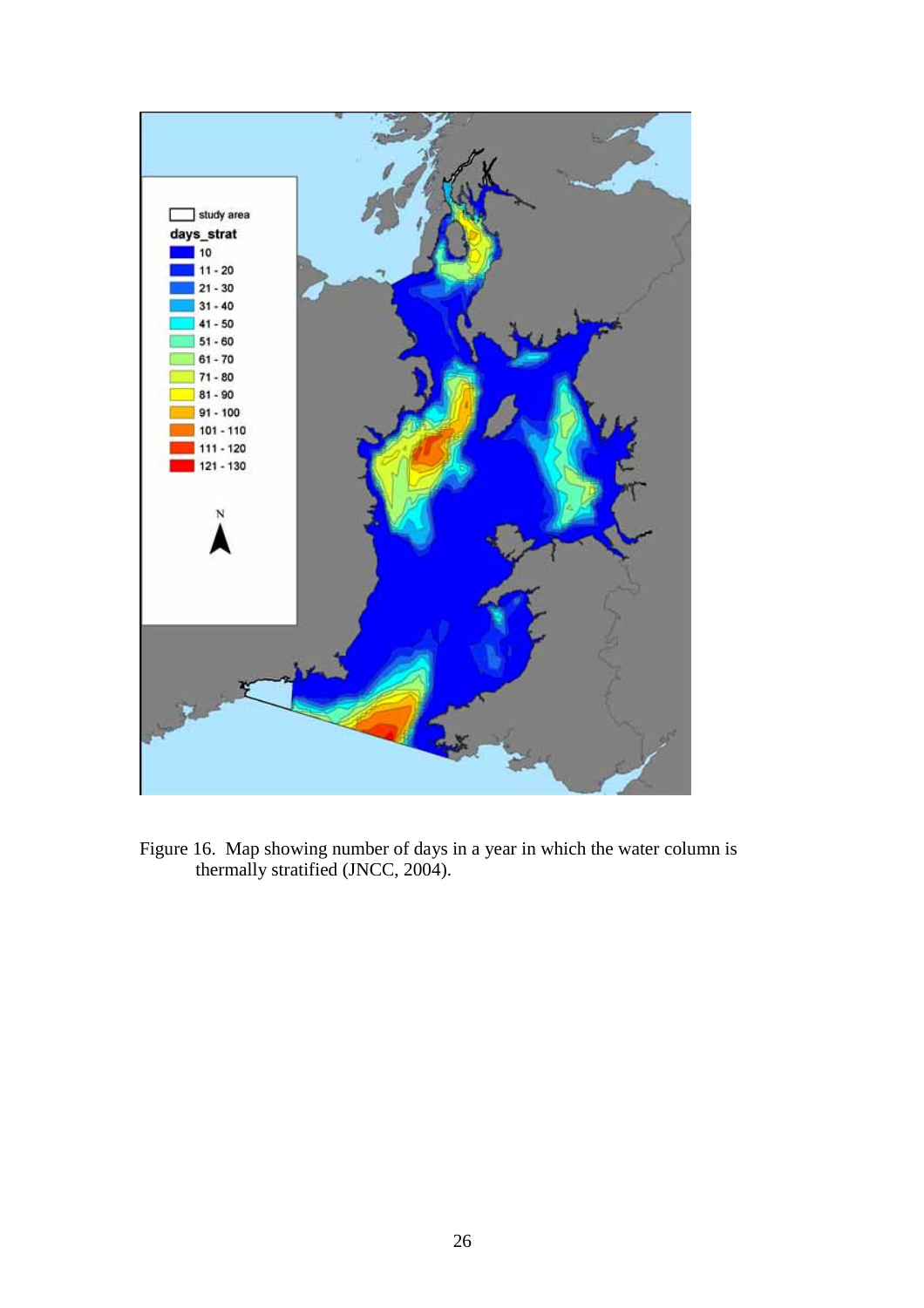

Figure 17. Map showing areas where the water column remains well-mixed throughout the year (blue, dark - high salinity; pale – low salinity) and areas where stratification occurs (green, - high salinity; pale – low salinity) (JNCC, 2004).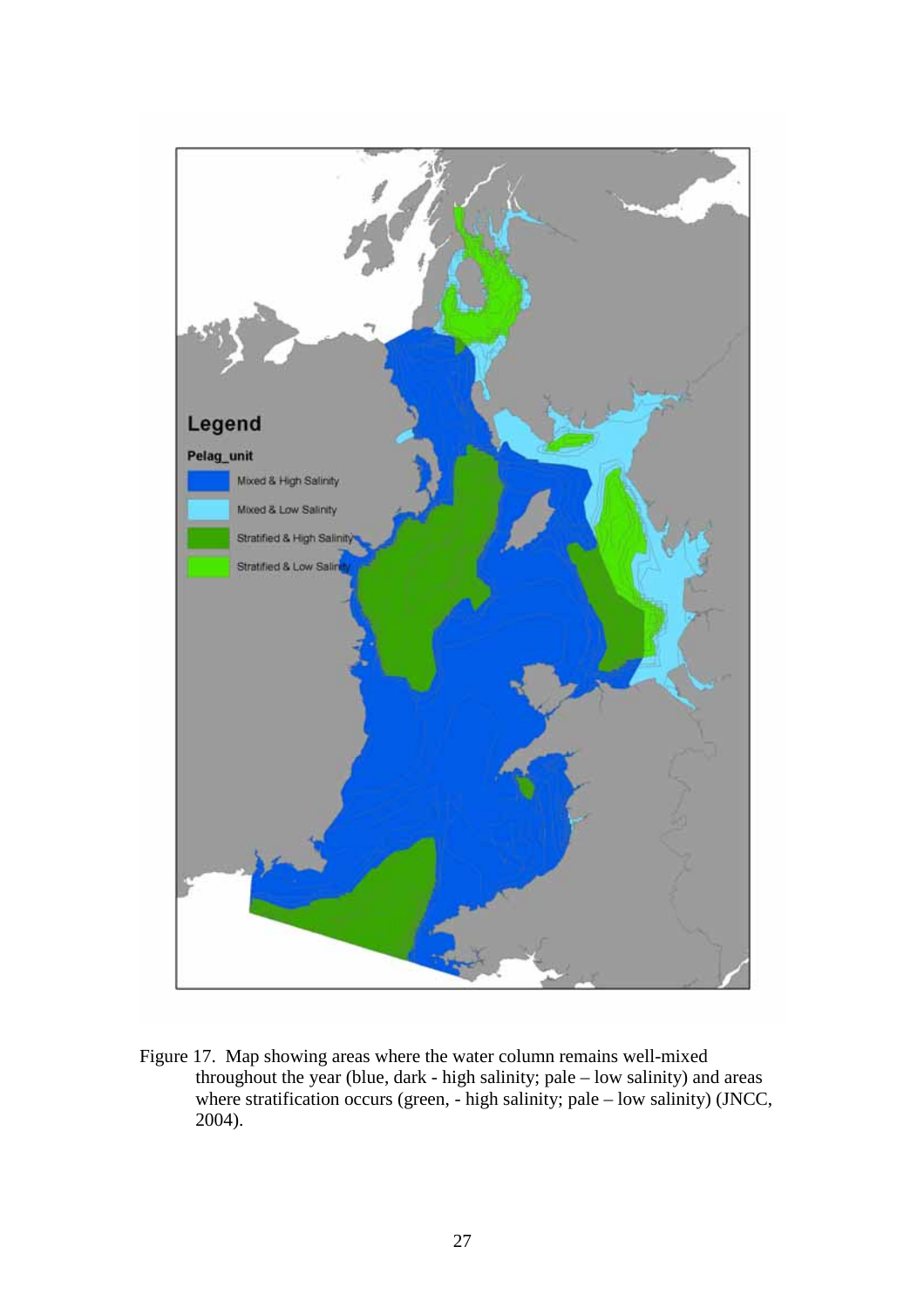

Figure 18. Concentration  $(Bq kg^{-1})$  of Caesium-137 in filtered water from the Irish Sea, May 1978 (Hunt, 1980).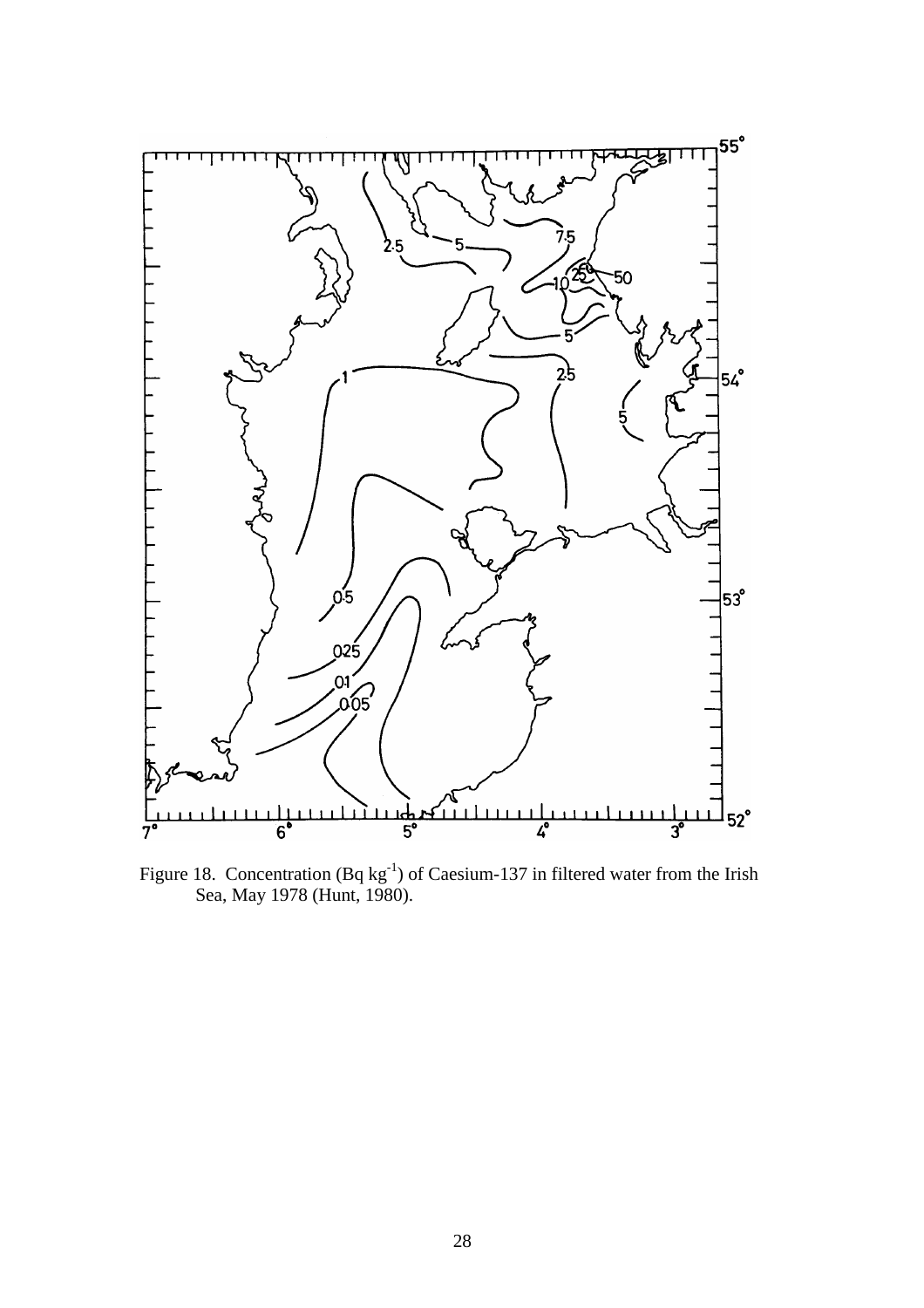

Figure 19. Mean surface currents in the North Channel based on a year's hf radar measurements (Knight and Howarth, 1999).